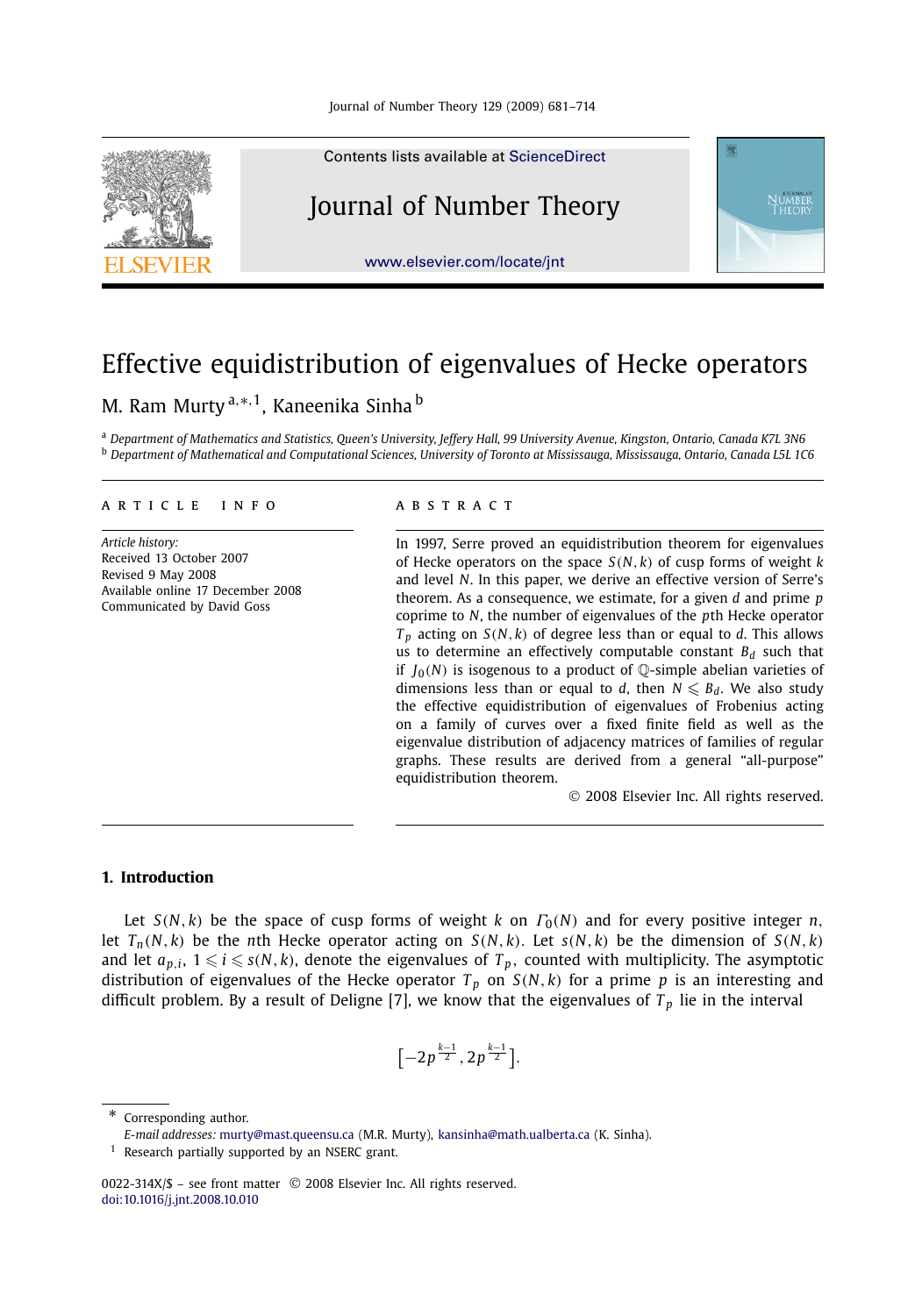Thus, the eigenvalues of the normalized Hecke operator

$$
T'_p = \frac{T_p}{p^{\frac{k-1}{2}}}
$$

lie in the interval [−2*,* 2]*.* If we fix *N* and *k* and vary the prime *p*, the distribution of the eigenvalues is predicted by the Sato–Tate conjecture (see [27]). In the generic case, the eigenvalues of a fixed Hecke eigenform are expected to be equidistributed in [−2*,* 2] with respect to the measure

$$
\mu_{\infty} = \frac{1}{\pi} \sqrt{1 - \frac{x^2}{4}} \, dx.
$$

Recently, Taylor [29] has announced that this conjecture is true in the case  $k = 2$  and N is squarefree and the eigenform has rational integer coefficients. Such forms correspond to elliptic curves over Q by a celebrated theorem of Wiles [31].

In his 1997 paper [26], Serre considered a "vertical" Sato–Tate conjecture by fixing a prime *p* and varying *N* and *k.* He proved the following theorem:

**Theorem 1.** Let  $N_\lambda$ ,  $k_\lambda$  be positive integers such that  $k_\lambda$  is even,  $N_\lambda + k_\lambda \to \infty$  and p is a prime not dividing  $N_\lambda$ *for any λ. Then the family of eigenvalues of the normalized pth Hecke operator*

$$
T'_{p}(N_{\lambda}, k_{\lambda}) = \frac{T_{p}(N_{\lambda}, k_{\lambda})}{p^{(k_{\lambda}-1)/2}}
$$

*is equidistributed in the interval*  $\Omega = [-2, 2]$  *with respect to the measure* 

$$
\mu_p := \frac{p+1}{\pi} \frac{(1-x^2/4)^{1/2}}{(p^{1/2}+p^{-1/2})^2-x^2} dx.
$$

Serre's theorem has several applications, and some of the most interesting ones are as follows. For any positive integer *d*,

$$
\#\big\{1\leqslant i\leqslant s(N,k)\colon \big[\mathbb{Q}(a_{p,i}):\mathbb{Q}\big]\leqslant d\big\}=o\big(s(N,k)\big)\quad\text{as }N+k\to\infty.
$$

In particular,

$$
\#\big\{1\leqslant i\leqslant s(N,k)\colon\ a_{p,i}\in\mathbb{Z}\big\}=\mathrm{o}\big(s(N,k)\big)\quad\text{as }N+k\to\infty.
$$

Consequently, there are only finitely many values of *N* such that  $J_0(N)$  is isogenous to a product of elliptic curves. More generally, there are only finitely many values of *N* such that  $J_0(N)$  is isogenous to a product of  $\mathbb{Q}$ -simple abelian varieties  $A_f$  with dimensions less than or equal to *d*. The limitation of Serre's theorem and its proof is that it does not give us an effective bound for these values of *N*. In this paper, we obtain an effective version of Serre's theorem. We prove

**Theorem 2.** Let N be a positive integer and p a prime number coprime to N. For an interval  $[\alpha, \beta] \subset [-2, 2]$ ,

$$
\frac{1}{s(N,k)}\#\bigg\{1\leqslant i\leqslant s(N,k)\colon \frac{a_{p,i}}{p^{\frac{k-1}{2}}}\in[\alpha,\beta]\bigg\}=\int\limits_{\alpha}^{\beta}\mu_p+\mathrm{O}\bigg(\frac{\log p}{\log kN}\bigg),
$$

*where the implied constant is effectively computable.*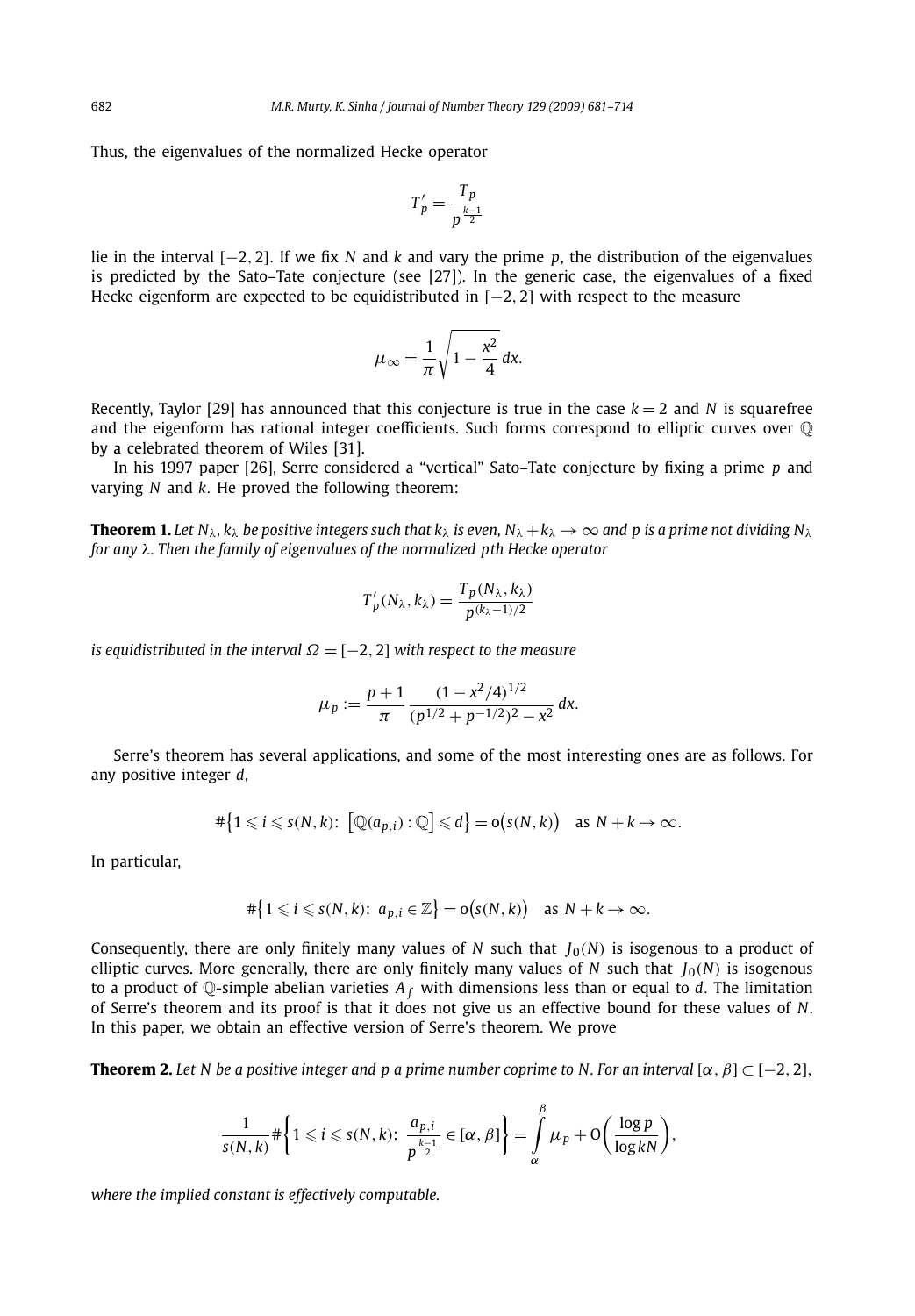**Remark 3.** In the special case  $N = 1$  and  $k \rightarrow \infty$ , Serre's equidistribution theorem was also discovered by Conrey, Duke and Farmer [6]. A version of Serre's theorem with error term, in this special case, was obtained by E.P. Golubeva in [9], but this result is not effective. The error obtained there is

$$
O_{\epsilon}\left(\frac{\log p}{(\log k)^{1-\epsilon}}\right)
$$

for any  $\epsilon > 0$ . However, it seems that in the application of Vinogradov's trigonometric polynomial, only the cosine polynomial is treated and the sine polynomial is left untreated in [9]. Thus, the proof seems to be incomplete. In the context of Maass forms, Sarnak [24] obtained an analogous theorem in 1984.

If  $\alpha = \beta$ , then the integral in Theorem 2 is zero. Thus, for a fixed number  $\alpha$ ,

$$
\#\left\{i\colon \frac{a_{p,i}}{p^{\frac{k-1}{2}}} = \alpha\right\} = O\left(\frac{s(N,k)\log p}{\log kN}\right). \tag{1}
$$

By careful estimation, in the special case  $α = β$ , we also get a sharper error term. Moreover, keeping future applications in mind, we determine an explicit constant in the error term. In fact, we have the following result:

**Theorem 4.** *Let N be a positive integer and p be a prime not dividing N. Then, for a fixed number α lying in* [−2*,* 2]*,*

$$
\#\left\{i:\ \frac{a_{p,i}}{p^{\frac{k-1}{2}}}=\alpha\right\}\leqslant\frac{3s(N,k)\log p}{\log kN}+\frac{63kN\log p}{\log kN},
$$

*for*  $N \ge e^{1024}$ .

As a consequence of Theorem 4, we deduce the following:

**Theorem 5.** Let  $r = s(N, k)$ . Let  $d$  be a positive integer and  $K_{p,i} = \mathbb Q(a_{p,i})$  for every  $1 \leqslant i \leqslant r.$  Then

$$
\#\{i\colon [K_{p,i}:\mathbb{Q}]=d\}\leq d\prod_{j=1}^d\left(2\binom{d}{j}\left(2p^{\frac{k-1}{2}}\right)^j+1\right)\left(3s(N,k)\frac{\log p}{\log kN}+\frac{63kN}{\log kN}\right),
$$

*provided*  $N \geq e^{1024}$ *.* 

Theorems 4 and 5 will be proved in Sections 14 and 15. Theorem 5 gives us important arithmetic information about  $J_0(N)$ , the Jacobian of the modular curve  $X_0(N)$ . In Section 16, we prove the following theorem:

**Theorem 6.** If  $J_0(N)$  is isogenous to a product of  $\mathbb{Q}$ -simple abelian varieties of dimension less than or equal to  $d$ , then  $N \leqslant C(d)$  for some effectively computable constant  $C(d)$ .

As will be seen later, the effective nature of  $C(d)$  allows us to deduce the following corollary, a result also obtained by Royer [23] using different methods.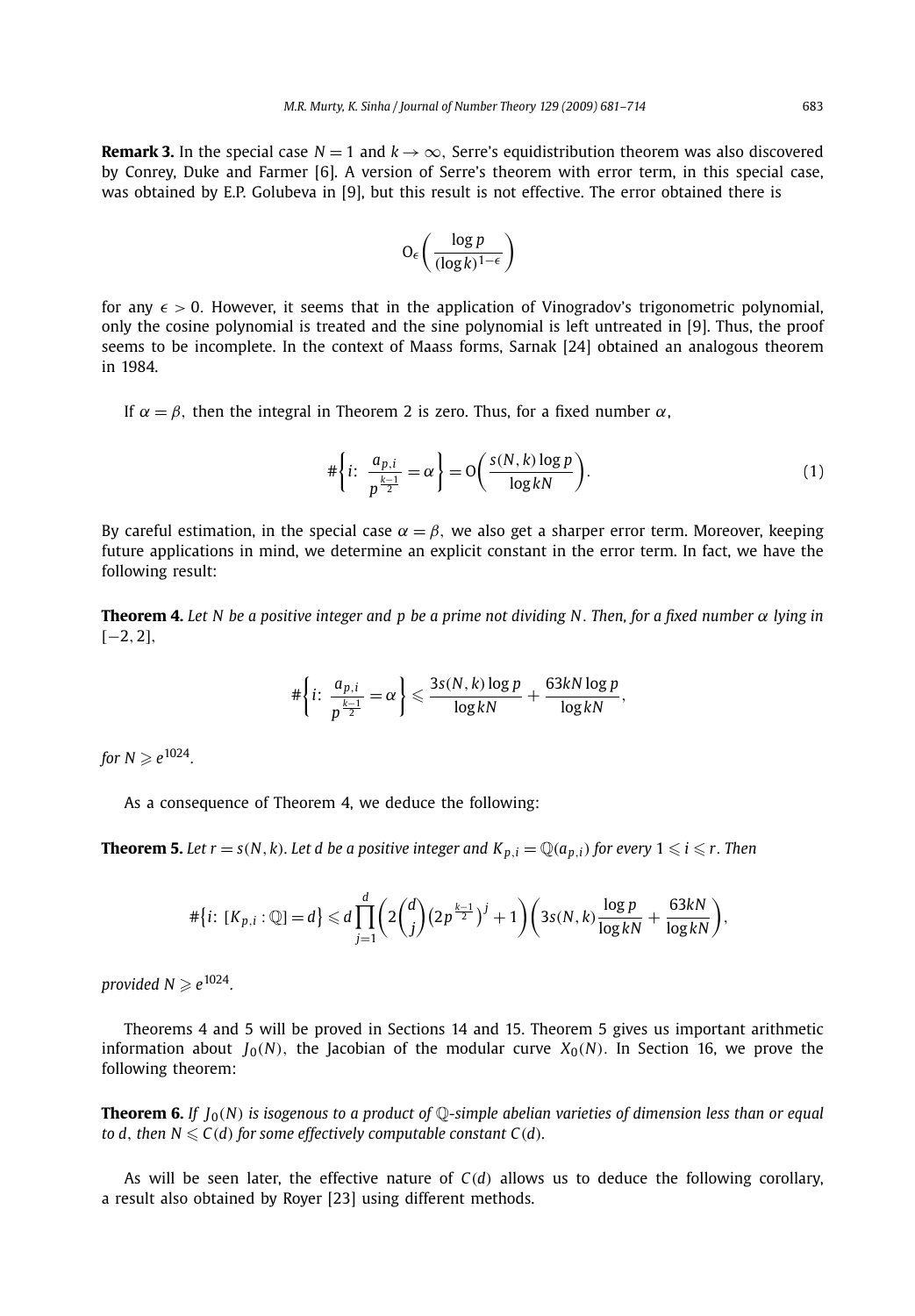**Corollary 7.**  $I_0(N)$  has a  $\mathbb{O}$ -simple factor of dimension

$$
\gg \sqrt{\log\log N}.
$$

The main ingredients in the proof of Theorem 2 are the Theorem 8 (stated below), the Eichler– Selberg trace formula and certain trigonometric polynomials, which give a good approximation for the characteristic function of an interval contained in [0*,* 1]*.* In the next eight sections, we will briefly state the information needed in order to prove Theorem 2.

As in [26], there are two other analogous contexts in which one can ask similar questions. The first is the case where we fix a finite field  $\mathbb{F}_q$  and consider a family of curves  $C_r$  of genus  $g_r$  with *g<sub>r</sub>* tending to infinity as  $r \to \infty$ . The Frobenius endomorphism acts on the curve over  $\overline{\mathbb{F}}_q$  and one can study the equidistribution of the sets  $A_r$  of eigenvalues of this endomorphism acting on the curves  $C_r$ . The precise result can be found in Theorem 33. In a similar vein, let *Xi* be a family of *k*-regular graphs. In Theorem 34, we derive an equidistribution theorem concerning the eigenvalues of the adjacency matrices of the *Xi*'s.

All of these results will be derived from an "all-purpose" equidistribution theorem (Theorem 8 below). We believe this theorem will have further applications and expect to pursue them in future research.

# **2. Uniform distribution of sequences**

A sequence of real numbers {*xn*} is said to be *uniformly distributed* (or equivalently, *equidistributed*) mod 1 if for every interval  $I \subset [0, 1]$ , we have

$$
\lim_{V \to \infty} \frac{\#\{n \leqslant V: x_n \text{ mod } 1 \in I\}}{V} = \ell(I),
$$

where  $\ell(I)$  is the usual Lebesgue measure equal to the length of the interval *I*. The well-known criterion of Weyl [16] states that the sequence  $\{x_n\}$  is uniformly distributed if and only if

$$
\sum_{n\leq V}e(mx_n)=o(V),\quad e(t)=e^{2\pi it},
$$

as *V*  $\rightarrow \infty$  for every integer  $m \neq 0$ . Since the trigonometric polynomials are dense in *C*<sup>1</sup>[0, 1], this criterion is equivalent to the assertion that

$$
\lim_{V \to \infty} \frac{1}{V} \sum_{n \leq V} f(x_n) = \int_{0}^{1} f(t) dt,
$$

for every continuous function *f* . It is easy to see that Weyl's criterion is necessary. Indeed, if the limits

$$
\lim_{V \to \infty} \frac{\# \{ n \leqslant V \colon x_n \text{ mod } 1 \in I \}}{V} = \ell(I)
$$

hold for every interval *I*, then, by the usual argument of approximating continuous functions via step functions and using the theory of the Riemann integral, we deduce that for every piece-wise continuous function  $f$  (or more generally, for any Riemann integrable function  $f$ ),

$$
\lim_{V \to \infty} \frac{1}{V} \sum_{n \leq V} f(x_n) = \int_{0}^{1} f(t) dt.
$$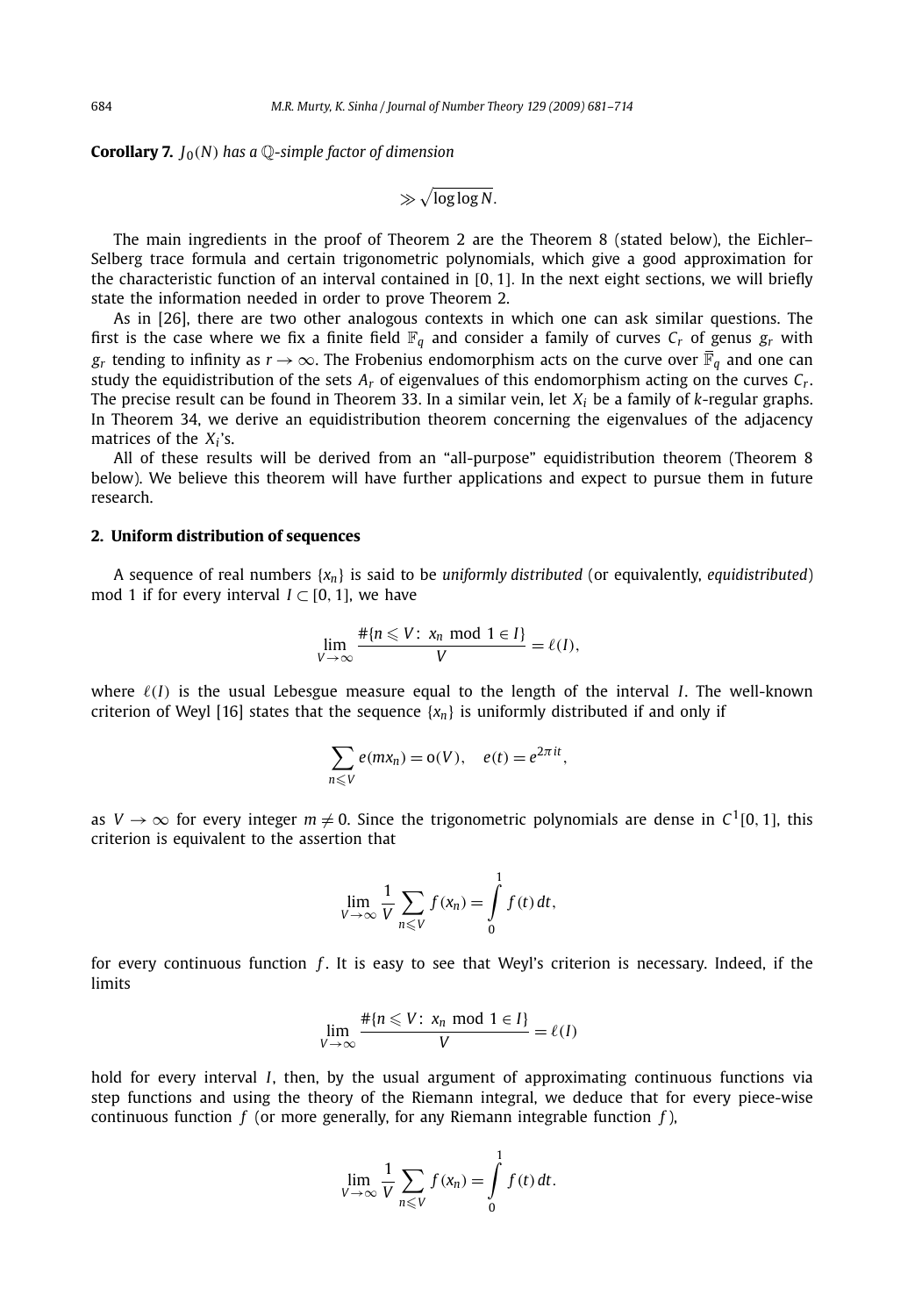Putting  $f(x) = e(mx)$ , we deduce Weyl's criterion. For the sufficiency, one needs to approximate the characteristic function of an interval by trigonometric polynomials. This is usually done by invoking the Weierstrass approximation theorem. Though this is the most expedient route to prove sufficiency, its limitation is that we cannot write down error estimates.

In 1948, Erdös and Turán [8] proved an inequality which can be viewed as an effective version of Weyl's criterion in the sense that it allows us to deduce error estimates in terms of exponential sums. They proved that there exist constants  $c_1$ ,  $c_2$  such that

$$
\big| \# \{ n \leqslant V \colon x_n \text{ mod } 1 \in I \} - V\ell(I) \big| \leqslant \frac{c_1 V}{M+1} + c_2 \sum_{m=1}^{M} \frac{1}{m} \bigg| \sum_{n \leqslant V} e(mx_n) \bigg|.
$$

The pair of constants  $c_1 = 1$ ,  $c_2 = 3$  is given on p. 8 of Montgomery [16]. The pair  $c_1 = c_2 = 1$  was recently derived in [15]. Before we proceed, we clarify our use of the term "effective." The Erdös–Turán inequality is effective in the sense that it allows us to determine the error term in the equidistribution theorem, provided we have estimates for the exponential sums that appear in the inequality. It is strong enough to establish Weyl's theorem on equidistribution. Indeed, if Weyl's criterion holds, then for any given *M* and  $\epsilon_1 > 0$ ,

$$
\bigg|\sum_{n\leq V}e(mx_n)\bigg|\ll \epsilon_1V,
$$

for  $m \neq 0$  and  $m \leq M$  and  $V \geq c(M, \epsilon_1)$ , a sufficiently large constant depending on M and  $\epsilon_1$ . By the Erdös–Turán inequality, we have

$$
\left|\frac{1}{V}\# \{n \leqslant V: x_n \text{ mod } 1 \in I\} - \ell(I)\right| \leqslant \frac{1}{M+1} + 3\epsilon_1 \log M.
$$

Choosing  $M = [1/\epsilon_1]$  and observing that  $x \log x \to 0$  as  $x \to 0$ , we deduce that the sequence is uniformly distributed.

In many applications of interest (like the context of the present paper), the sequence  $x_n$  may not be uniformly distributed with respect to the Lebesgue measure, but with respect to some other measure. Let  $\mu$  be a measure on [0, 1]. We will say that the sequence { $x_n$ }, with  $0 \leqslant x_n \leqslant 1$ , is  $\mu$ -equidistributed in the following sense. For any piece-wise continuous function  $f \in L^1[0, 1]$ , we have

$$
\lim_{V \to \infty} \frac{1}{V} \sum_{n \leq V} f(x_n) = \int_{0}^{1} f(x) d\mu.
$$

With this generalization in hand, it is useful to derive a variant of the Erdös–Turán inequality. To this end, suppose that the *Weyl limits*

$$
c_m := \lim_{V \to \infty} \frac{1}{V} \sum_{n \leq V} e(mx_n),
$$

exist for every integer *m*. A classical theorem of Schoenberg and Wiener (see [14]) states that the *xn*'s are equidistributed with respect to some positive continuous measure if and only all the Weyl limits exist and

$$
\lim_{V\to\infty}\frac{1}{V}\sum_{|m|\leqslant V}|c_m|^2=0.
$$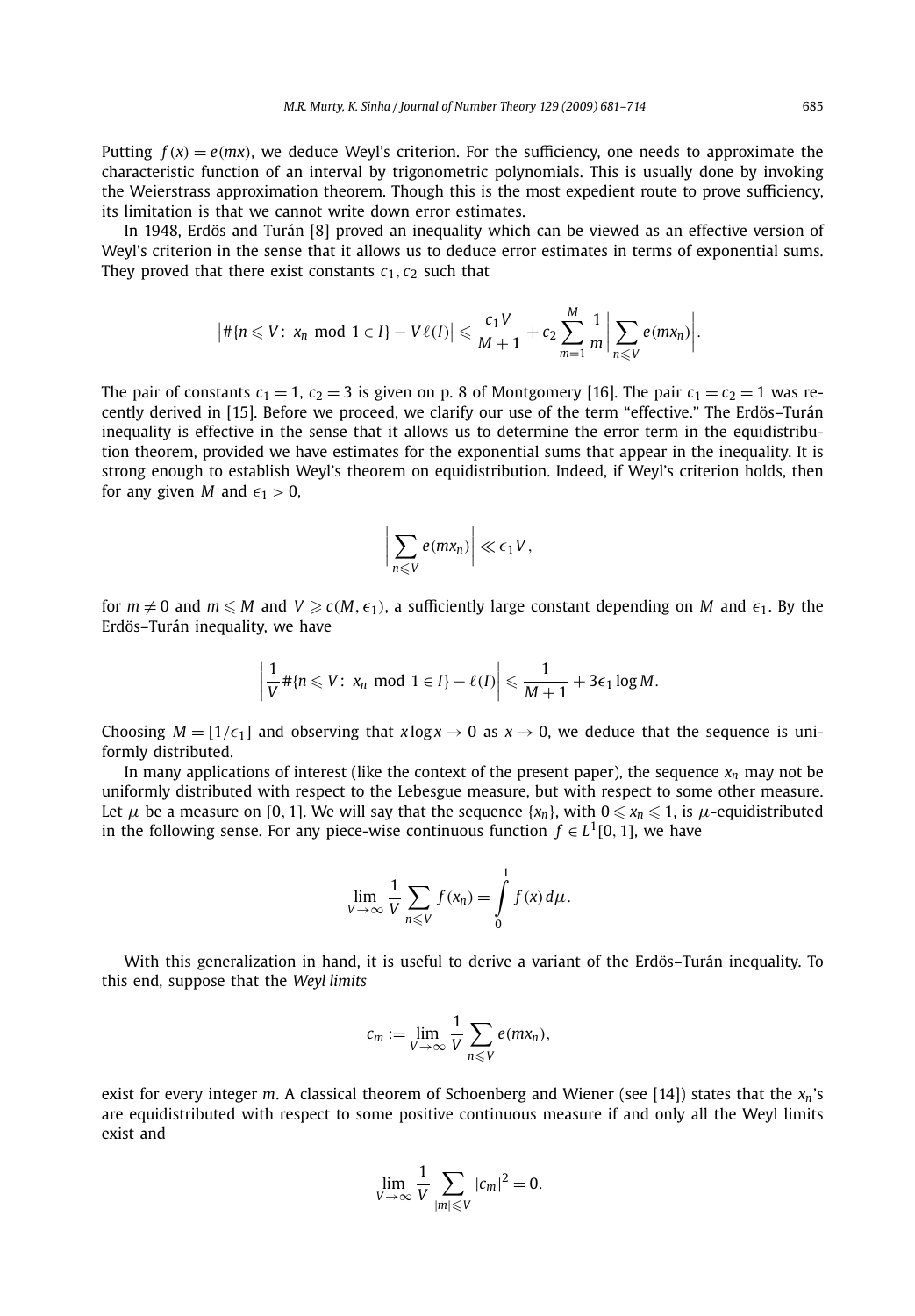A simple application of the Cauchy–Schwarz inequality shows that this is equivalent to

$$
\sum_{|m|\leqslant V}|c_m|=o(V).
$$

In our context, we will suppose that

$$
\sum_{m=-\infty}^{\infty} |c_m| < \infty.
$$

Since the *cm*'s are bounded, this certainly implies the Wiener–Schoenberg condition. Our assumption allows us to write down an absolutely convergent Fourier series for the measure. Let

$$
\mu = F(-x) \, dx,
$$

where

$$
F(x) = \sum_{m=-\infty}^{\infty} c_m e(mx).
$$

We also define  $||\mu||$  to be the supremum of  $|F(x)|$  for  $x \in [0, 1]$ .

We will prove this using the following variant of the Erdös–Turán inequality. Define

$$
N_I(V):=\#\{n\leqslant V\colon\, x_n\in I\}.
$$

**Theorem 8.** With the  $c_m$ 's defined as above, and  $I = [a, b]$ , set

$$
D_{I,V}(\mu) := |N_I(V) - V\mu(I)|.
$$

*Then,*

$$
D_{I,V}(\mu) \leq \frac{V \|\mu\|}{M+1} + \sum_{1 \leq |m| \leq M} \left( \frac{1}{M+1} + \min\left(b-a, \frac{1}{\pi |m|}\right) \right) \left| \sum_{n=1}^{V} e(mx_n) - Vc_m \right|,
$$

*if V and M are natural numbers.*

We will prove this theorem in Section 4. It follows the same line of proof as in [16] in the classical case and makes essential use of the Beurling–Selberg polynomials which we review in the next section. The reader may also consult [17].

#### **3. The Beurling–Selberg polynomials**

In this section, we will describe some tools provided by the theory of Fourier series and harmonic analysis, which will play an important role in proving Theorems 2 and 8. For convenience of the reader, we review the relevant facts about Fourier series that will be used later.

Let  $f(x)$  be a function of a real variable that is bounded, measurable and periodic with period 1. For each  $n \in \mathbb{Z}$ , the *n*th Fourier coefficient of *f* is given by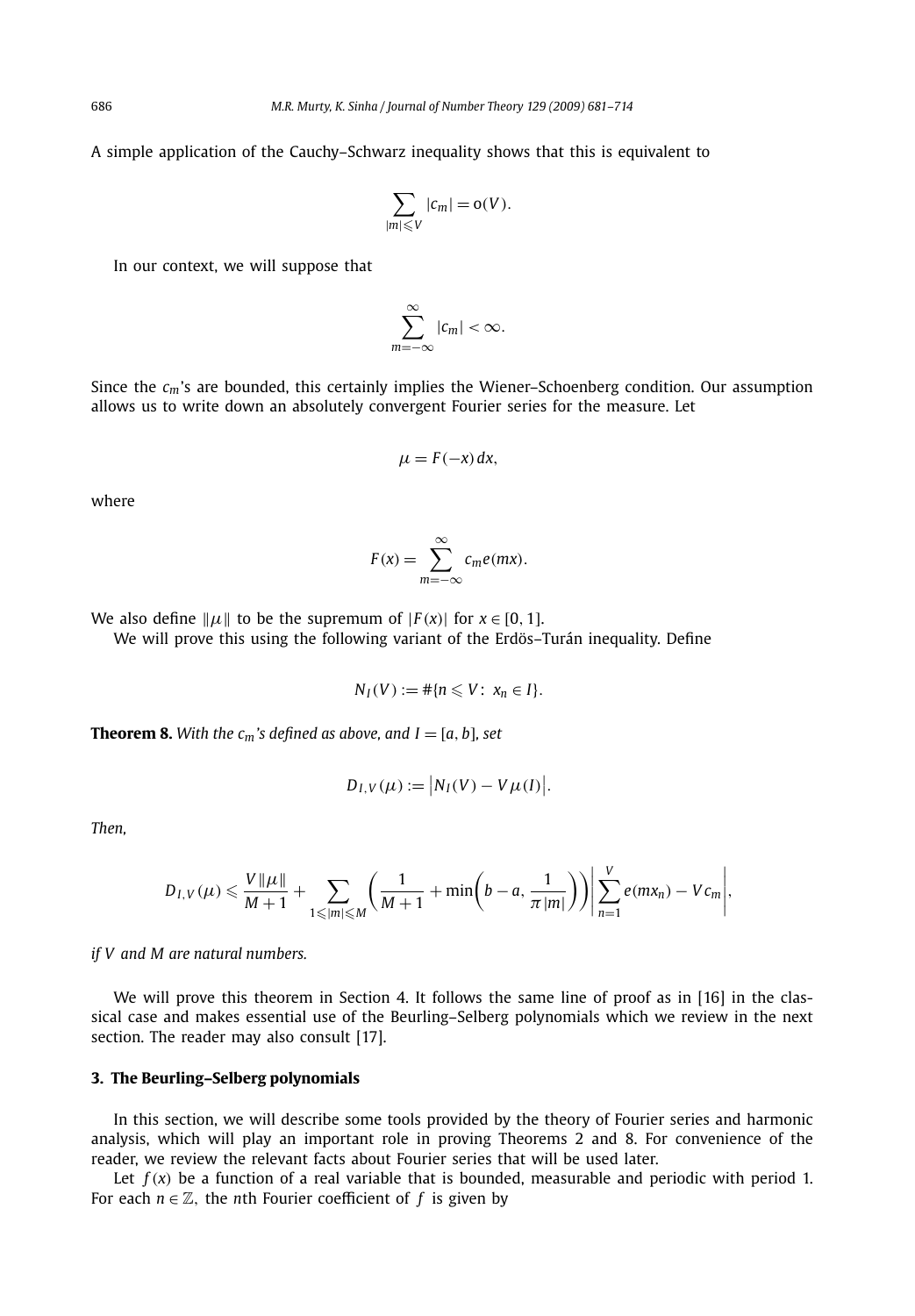$$
\widehat{f}(n) = \int_{0}^{1} f(x)e(-nx) dx, \text{ where } e(x) = e^{2\pi ix}.
$$

When  $f(x)$  is continuous and

$$
\sum_{-\infty}^{\infty} \left| \widehat{f}(n) \right| < \infty,
$$

then the function  $f(x)$  is represented by the absolutely convergent Fourier series

$$
f(x) = \sum_{n=-\infty}^{\infty} \widehat{f}(n)e(nx).
$$

We now describe some trigonometric polynomials which give a good approximation for the characteristic function  $\chi$ <sup>*I*</sup>( $x$ ) of an interval  $I = [a, b]$  contained in [0, 1]. For a positive integer *M,* we define  $\Delta_M(x)$  to be Féjer's kernel, given as below:

$$
\Delta_M(x) = \sum_{|n| < M} \left(1 - \frac{|n|}{M}\right) e(nx) = \frac{1}{M} \left(\frac{\sin \pi M x}{\sin \pi x}\right)^2.
$$

The *Mth order Beurling polynomial* is defined as follows:

$$
B_M^*(x) = \frac{1}{M+1} \sum_{n=1}^{M} \left( \frac{n}{M+1} - \frac{1}{2} \right) \Delta_M \left( x - \frac{n}{M+1} \right)
$$
  
+ 
$$
\frac{1}{2\pi (M+1)} \sin(2\pi (M+1)x) - \frac{1}{2\pi} \Delta_{M+1}(x) \sin 2\pi x + \frac{1}{2(M+1)} \Delta_{M+1}(x).
$$

For an interval [*a, b*]*,* we define the *Mth order Selberg polynomials* as:

$$
S_M^+(x) = b - a + B_M^*(x - b) + B_M^*(a - x)
$$

and

$$
S_M^-(x) = b - a - B_M^*(b - x) - B_M^*(x - a).
$$

Clearly, both the above polynomials are trigonometric polynomials of degree at most *M.* From the work of Vaaler [30], we also have the following facts:

(a) For a subinterval  $I = [a, b]$  of  $[0, 1]$ ,

$$
S_M^-(x) \leq \chi_I(x) \leq S_M^+(x). \tag{2}
$$

(b)

$$
\int_{0}^{1} S_{M}^{+}(x) dx = b - a + \frac{1}{M+1}
$$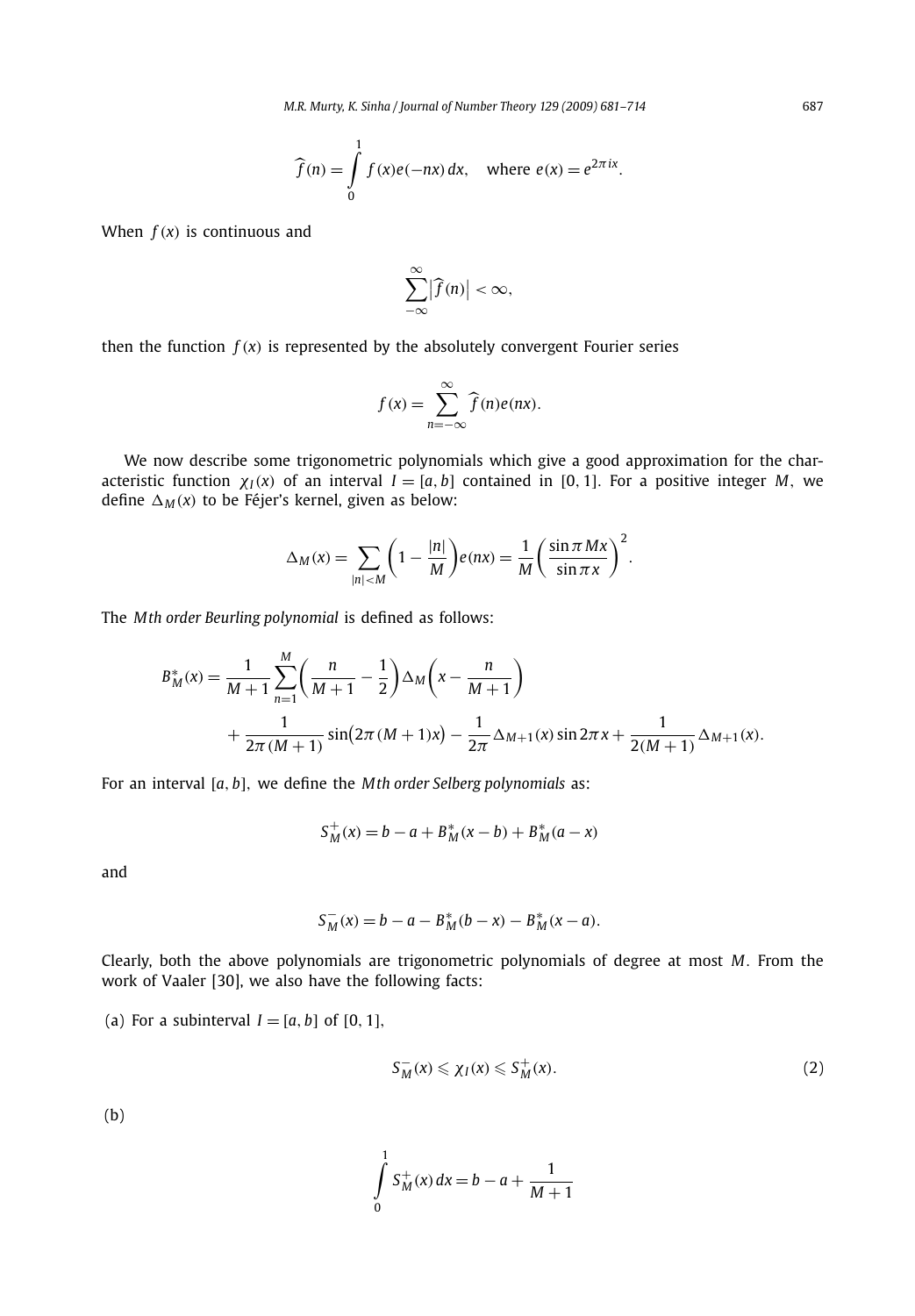and

$$
\int_{0}^{1} S_{M}^{-}(x) dx = b - a - \frac{1}{M+1}
$$

*.*

(c)

$$
\|S_M^+(x) - \chi_I(x)\|_{L^1} \leq \frac{1}{M+1}.
$$

Thus, if  $\widehat{S}_{M}^{+}(n)$  denotes the *n*th Fourier coefficient of  $S_{M}^{+}(x)$ , then

$$
\left|\widehat{S}_M^+(n)-\widehat{\chi}_I(n)\right|\leqslant \left\|S_M^+(x)-\chi_I(x)\right\|_{L^1}\leqslant \frac{1}{M+1}.
$$

The same property holds for Fourier coefficients of  $S_M^-(x)$ . (d) For  $n \neq 0$ ,

$$
\widehat{\chi}_I(n) = \frac{e(na) - e(nb)}{2\pi in}.
$$

Thus, for non-zero *n,*

$$
\left|\widehat{\chi_1}(n)\right| = \left|\frac{\sin \pi n(b-a)}{\pi n}\right| \leqslant \min\left(b-a, \frac{1}{\pi |n|}\right).
$$

Combining this with the inequality in fact (c), we find that for  $0 < |n| < M$ ,

$$
\left|\widehat{S}_{M}^{+}(n)\right|\leqslant\frac{1}{M+1}+\min\biggl(b-a,\frac{1}{\pi\left|n\right|}\biggr).
$$

Suppose now we have a sequence  $x_n$  of points lying in [0, 1]. If

$$
Z(r;a,b)=\#\big\{1\leqslant n\leqslant r\colon\ x_n\in[a,b]\big\},\
$$

then clearly,

$$
Z(r; a, b) = \sum_{n=1}^{r} \chi_I(x_n).
$$

Thus, from the properties of Selberg polynomials described above, we see that

$$
\sum_{n=1}^{r} S_{M}^{-}(x_{n}) \leqslant Z(r; a, b) \leqslant \sum_{n=1}^{r} S_{M}^{+}(x_{n}).
$$
\n(3)

In what follows, we will denote

$$
s_n = \widehat{S}_M^+(n) \quad \text{and} \quad t_n = \widehat{S}_M^-(n).
$$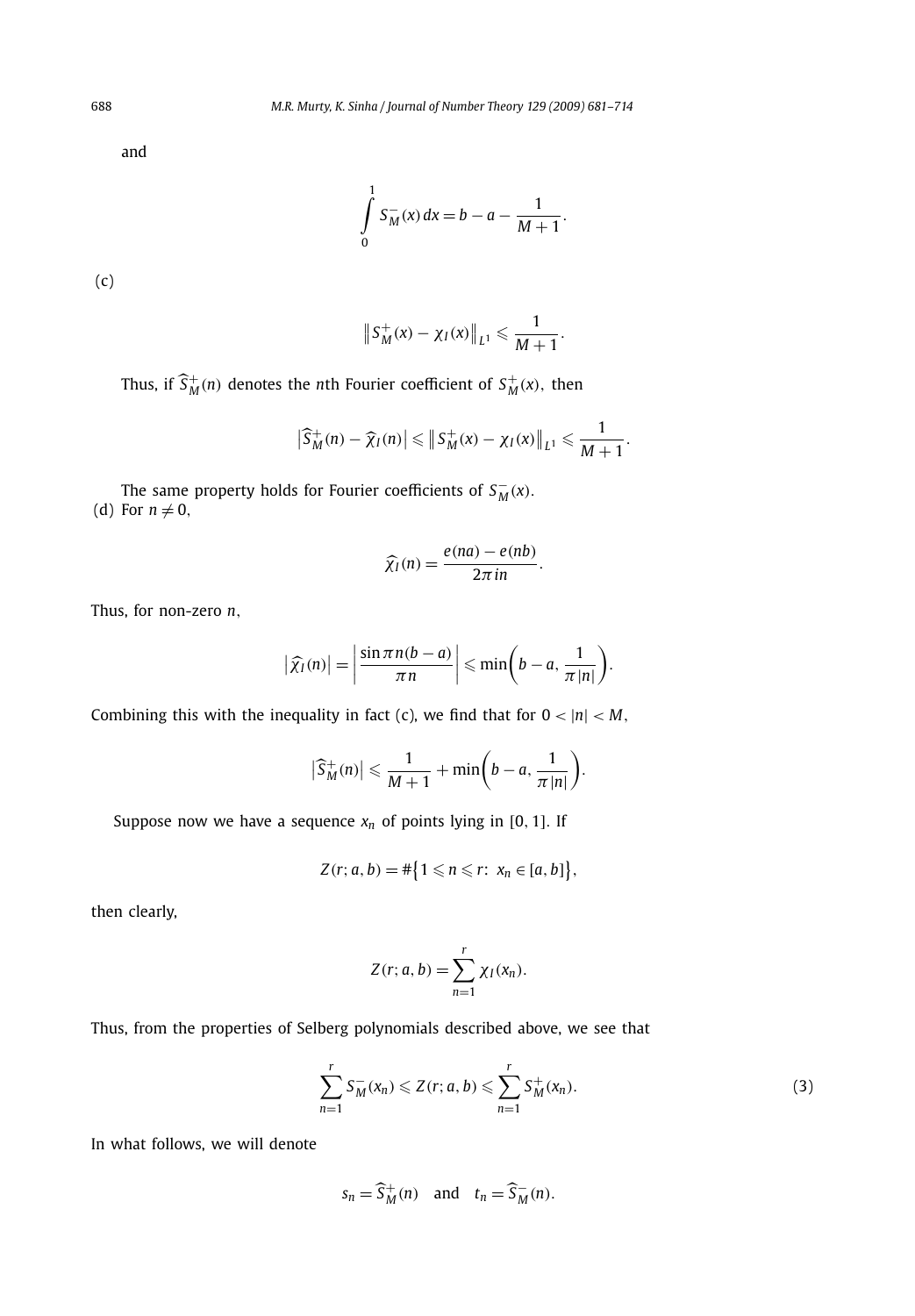# **4. A variant of the Erdös–Turán inequality**

We can now prove Theorem 8. Let *χ<sup>I</sup>* be the characteristic function of the interval *I*. Then,

$$
\sum_{n\leq V} S_M^-(x_n) \leq \sum_{n\leq V} \chi_I(x_n) \leq \sum_{n\leq V} S_M^+(x_n).
$$

Now,

$$
\sum_{n\leq V} S_M^{\pm}(x_n) = \sum_{|m|\leq M} \widehat{S}_M^{\pm}(m) \sum_{n\leq V} e(mx_n).
$$

Subtracting the expected value of  $c_m V$  from the inner exponential sum, we get

$$
\sum_{n\leq V} S_M^{\pm}(x_n)-V\sum_{|m|\leq M} \widehat{S}_M^{\pm}(m)c_m=\sum_{|m|\leq M} \widehat{S}_M^{\pm}(m)\bigg(\sum_{n\leq V} e(mx_n)-Vc_m\bigg).
$$

Noting that the inner sum on the right-hand side is zero for  $m = 0$ , we get upon putting absolute values,

$$
\bigg|\sum_{n\leq V}S^{\pm}_M(x_n)-V\sum_{|m|\leq M}\widehat{S}^{\pm}_M(m)c_m\bigg|\leqslant \sum_{1\leqslant |m|\leqslant M}|\widehat{S}^{\pm}_M(m)|\bigg|\sum_{n\leqslant V}e(mx_n)-Vc_m\bigg|.
$$

Let us consider the sum

$$
\sum_{|m|\leqslant M} \widehat{S}_M^{\pm}(m)c_m.
$$

Since  $\widehat{S}_M^{\pm}(m) = 0$  for  $|m| > M$ , we extend the range of the sum to all  $m \in \mathbb{Z}$ . Then,

$$
\sum_{m} \widehat{S}_{M}^{\pm}(m)c_{m} = \sum_{m} c_{m} \int_{0}^{1} S_{M}^{\pm}(t) e(-mt) dt = \int_{0}^{1} S_{M}^{\pm}(t) d\mu,
$$

upon interchanging the sum and the integral. Since

$$
\left|\int_{0}^{1} \left(S_{M}^{\pm}(t) - \chi_{I}(t)\right) d\mu\right| \leq \frac{\|\mu\|}{M+1},
$$

we obtain the desired result using the estimate for  $\widehat{S}^{\pm}_{M}(m)$ . This proves Theorem 8.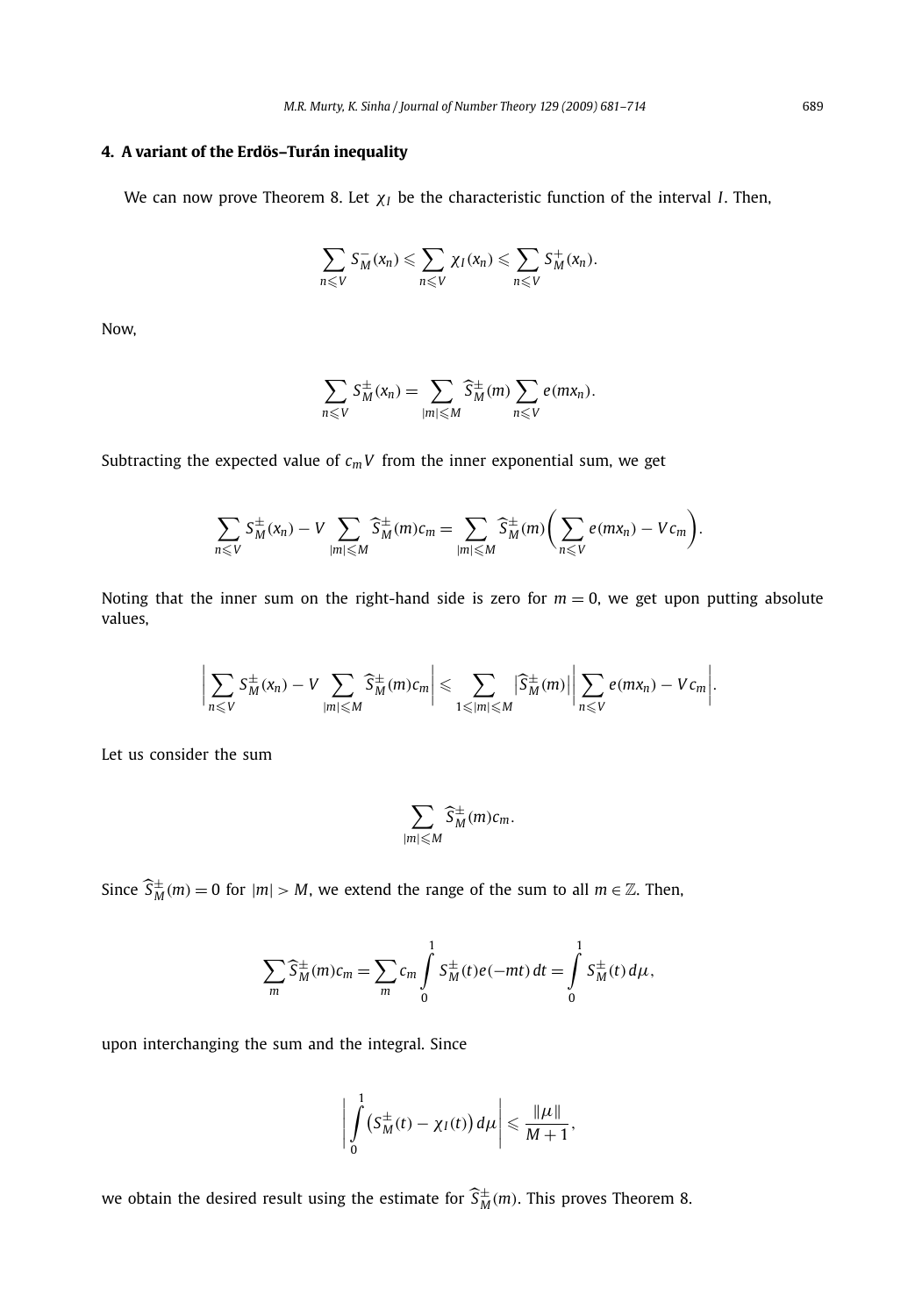# **5. A generalized Koksma inequality**

In this section, we give an interesting application of Theorem 8. When a sequence  $x_1, x_2, \ldots$  is uniformly distributed mod 1, we have noted above that for any Riemann integrable function *f* ,

$$
\lim_{V \to \infty} \frac{1}{V} \sum_{n=1}^{V} f(x_n) = \int_{0}^{1} f(t) dt.
$$

It will be useful to have an effective version of this theorem. Indeed, such a theorem was derived by Koksma in 1950. He showed the following. Suppose that we are given a finite sequence of numbers  $x_1, \ldots, x_V$  in [0, 1]. Define the *discrepancy* 

$$
D_V = \sup_{I \subseteq [0,1]} |N_I(V) - \ell(I)V|,
$$

where  $\ell(I)$  denotes the length of *I* and the supremum is over all subintervals of [0, 1]. Then, for any Riemann integrable function  $f$  of bounded variation  $\delta(f)$ , we have

$$
\left|\sum_{n=1}^V f(x_n) - V \int_0^1 f(t) dt \right| \leq \delta(f) D_V.
$$

The classical inequality of Erdös and Turán gives us an upper bound for the discrepancy. Consequently, one has the following effective result. For any function *f* of bounded variation  $\delta(f)$ , we have

$$
\left|\sum_{n=1}^V f(x_n) - V \int_0^1 f(t) dt \right| \leq \delta(f) \left( \frac{V}{M+1} + \sum_{m=1}^M \frac{1}{m} \Big| \sum_{n \leq V} e(mx_n) \Big| \right),
$$

invoking the improvement of [15].

One interesting consequence of Theorem 8 is its application to a generalized version of this classical result of Koksma. We have

**Theorem 9.** Given a sequence of numbers  $x_1, x_2, \ldots$  in [0, 1] which is  $\mu$ -equidistributed, define the  $\mu$ *discrepancy as*

$$
D_V(\mu) = \sup_{I \subseteq [0,1]} \left| N_I(V) - \mu(I)V \right|.
$$

*Then, for any function f of bounded variation δ(f ), we have*

$$
\left|\sum_{n=1}^V f(x_n) - V \int_0^1 f(t) \, d\mu \right| \leq \delta(f) D_V.
$$

*Consequently, this is bounded by*

$$
\leq \delta(f) \left( \frac{V \|\mu\|}{M+1} + \sum_{1 \leqslant |m| \leqslant M} \left( \frac{1}{M+1} + \frac{1}{\pi m} \right) \middle| \sum_{n=1}^{V} e(mx_n) - Vc_m \right| \right),
$$

*where the cm's are the Weyl limits.*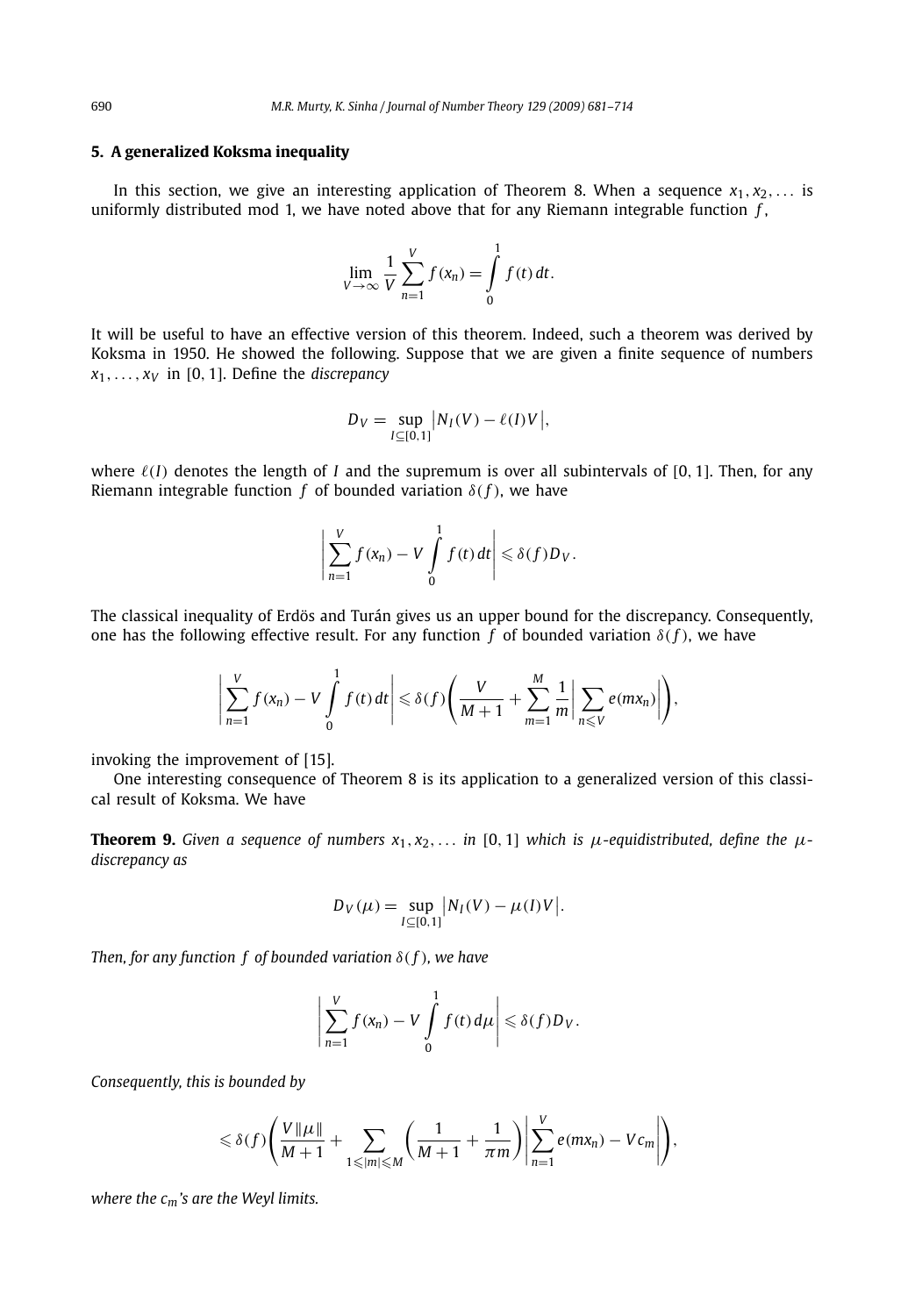The proof of this follows the classical proof as given in [14]. Indeed, the relevant result on *μ*discrepancy needed in the proof has been derived in Theorem 3.3 of [10] which states the following. Given any positive measure  $\mu$  and a sequence of points  $x_1, x_2, \ldots, x_V$  in [0, 1], define  $D_V(\mu)$  as above. Then, for any Riemann integrable function *f* of bounded variation  $\delta(f)$  on [0, 1], we have

$$
\left|\sum_{n=1}^V f(x_n) - V \int_0^1 f(t) \, d\mu \right| \leq \delta(f) D_V(\mu).
$$

Theorem 9 follows immediately upon noting that  $b-a \leqslant 1$  and injecting Theorem 8 to obtain a bound for  $D_V(\mu)$ .

# **6. Set equidistribution**

It is convenient to have a mild variant of the notion of equidistribution of sequences. We will say that a sequence of finite multisets  $A_n$  with  $#A_n \to \infty$  is *set equidistributed* mod 1 with respect to a probability measure  $\mu$  if for every continuous function  $f$  on [0, 1], we have

$$
\lim_{n\to\infty}\frac{1}{\#A_n}\sum_{t\in A_n}f(t)=\int_0^1f(x)\,d\mu.
$$

If  $\mu$  is the Lebesgue measure and  $A_n = \{x_1, x_2, \ldots, x_n\}$ , this recovers the classical notion of uniform distribution mod 1. It is not difficult to show that the Wiener–Schoenberg theorem extends to this context. That is, the sequence  $\{A_n\}$  is set equidistributed with respect to some positive continuous measure if and only if the Weyl limits

$$
c_m := \lim_{n \to \infty} \frac{1}{\#A_n} \sum_{t \in A_n} e^{2\pi i m t}
$$

exist and

$$
\sum_{m=1}^{N} |c_m|^2 = o(N).
$$

Clearly, the discussion can be generalized to treat set equidistribution in an arbitrary interval. After suitable rescaling, the problem becomes equivalent to set equidistribution in [0*,* 1]. In addition, the analogue of Theorem 8 translates without change, into the context of set-equidistribution.

In the setting discussed below, we will be considering the family of normalized eigenvalues of  $T_p$ acting on *S(N,k)* and study their equidistribution. In later sections, we consider the eigenvalues of the Frobenius automorphism acting on a family of curves over a fixed finite field. Finally, we consider the eigenvalues of adjacency matrices of a sequence of regular graphs and study their equidistribution.

# **7. The Eichler–Selberg trace formula**

To prove Theorem 2, a principal role is played by the Eichler–Selberg trace formula, which gives us a formula for the trace Tr of  $T_n$  acting on  $S(N, k)$  in terms of class numbers of binary quadratic forms. In this section, we will follow the presentation of this formula in [25]. For a negative integer  $\Delta$  congruent to 0 or 1 *(mod 4), let*  $B(\Delta)$  *be the set of all positive definite binary quadratic forms* with discriminant  $\Delta$ . That is,

$$
B(\Delta) = \{ax^2 + bxy + cy^2 : a, b, c \in \mathbb{Z}, a > 0, b^2 - 4ac = \Delta\}.
$$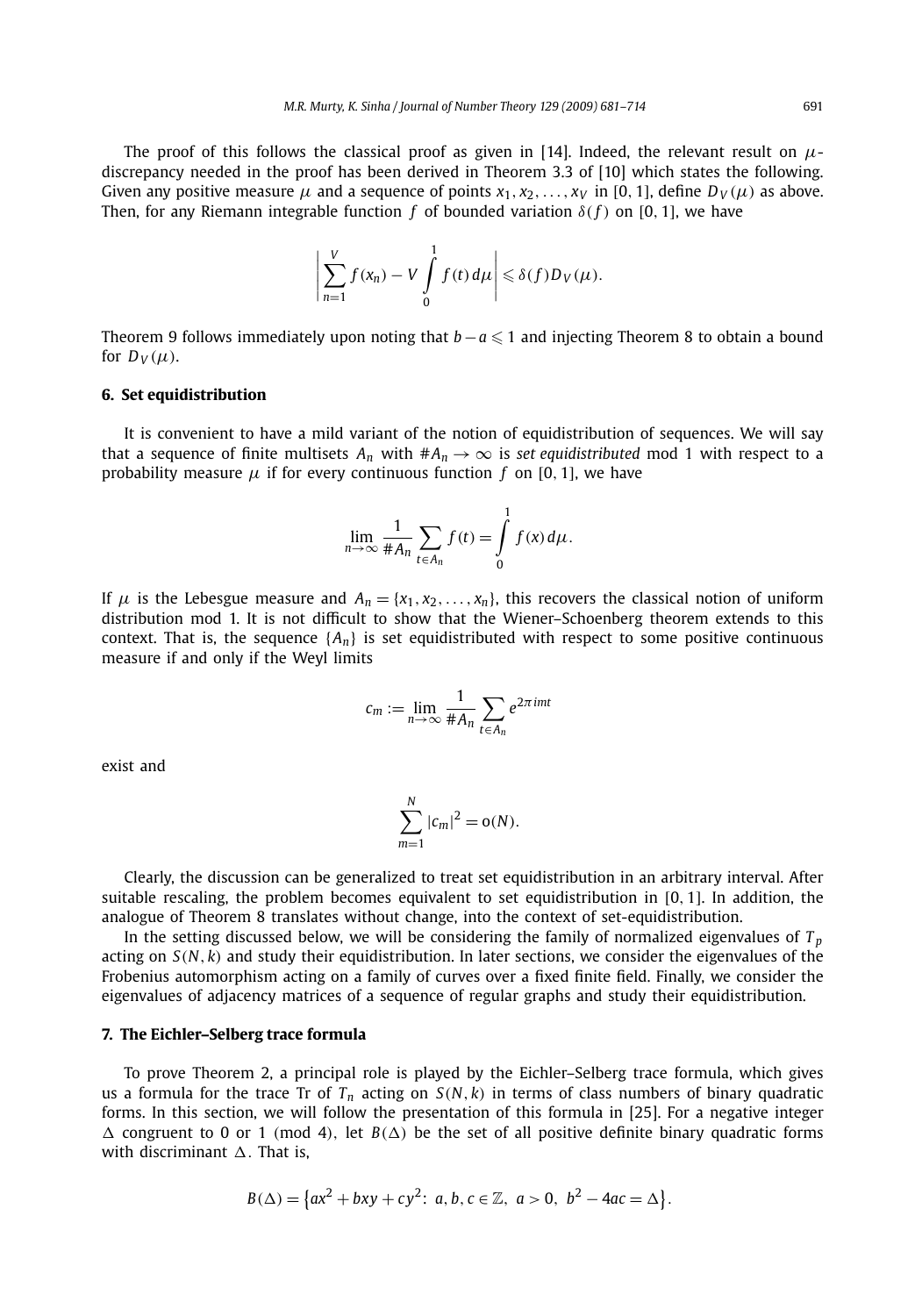By  $b(\Delta)$ , we denote the set of primitive forms

$$
b(\Delta) = \{ f(x, y) \in B(\Delta): \gcd(a, b, c) = 1 \}.
$$

One can define a right action of the group  $SL_2(\mathbb{Z})$  on  $B(\Delta)$  as follows:

For  $f(x, y) \in B(\Delta)$ , let

$$
f(x, y) \cdot \begin{pmatrix} \alpha & \beta \\ \gamma & \delta \end{pmatrix} := f(\alpha x + \beta y, \gamma x + \delta y).
$$

It is not difficult to show that this action respects the primitive forms. It is a well-known fact that this action has only finitely many orbits (See for example [1].) We define  $h(\Delta)$  to be the number of orbits of  $b(\Delta)$ .

Let  $h_w$  be defined as follows:

$$
h_w(-3) = 1/3,
$$
  
\n
$$
h_w(-4) = 1/2,
$$
  
\n
$$
h_w(\Delta) = h(\Delta) \text{ for } \Delta < -4.
$$

**Theorem 10** *(Eichler–Selberg Trace Formula). For every integer*  $n \ge 1$ *, the trace Tr of*  $T_n$  *acting on*  $S(N, k)$  *is given by*

$$
\text{Tr } T_n = A_1(n) + A_2(n) + A_3(n) + A_4(n),
$$

*where Ai(n)'s are as follows*:

$$
A_1(n) = \begin{cases} n^{(k/2-1)} \cdot \frac{k-1}{12} \psi(N) & \text{if } n \text{ is a square,} \\ 0 & \text{otherwise,} \end{cases} \quad \text{where } \psi(N) = N \prod_{p|N} \left( 1 + \frac{1}{p} \right); \tag{4}
$$

$$
A_2(n) = -\frac{1}{2} \sum_{t \in \mathbb{Z}, t^2 < 4n} \frac{\varrho^{k-1} - \overline{\varrho}^{k-1}}{\varrho - \overline{\varrho}} \sum_f h_w \left( \frac{t^2 - 4n}{f^2} \right) \mu(t, f, n); \tag{5}
$$

*Here*  $\varrho$  and  $\bar{\varrho}$  are the zeroes of the polynomial  $x^2 - tx + n$  and the inner sum runs over all positive divisors f of  $t^2 - 4n$  such that  $(t^2 - 4n)/f^2 \in \mathbb{Z}$  is congruent to 0 or 1 (mod 4).  $\mu(t, f, n)$  is given by

$$
\mu(t, f, n) = \frac{\psi(N)}{\psi(\frac{N}{N_f})} M(t, n, NN_f),
$$

where  $N_f = \text{gcd}(N, f)$  and  $M(t, n, K)$  denotes the number of solutions of the congruence  $x^2 - tx + n \equiv$ 0 *(*mod *K)*;

$$
A_3(n) = -\sum_{d|n, 0 < d \leqslant \sqrt{n}} d^{k-1} \sum_{c|N} \phi\bigg(\gcd\bigg(c, \frac{N}{c}\bigg)\bigg); \tag{6}
$$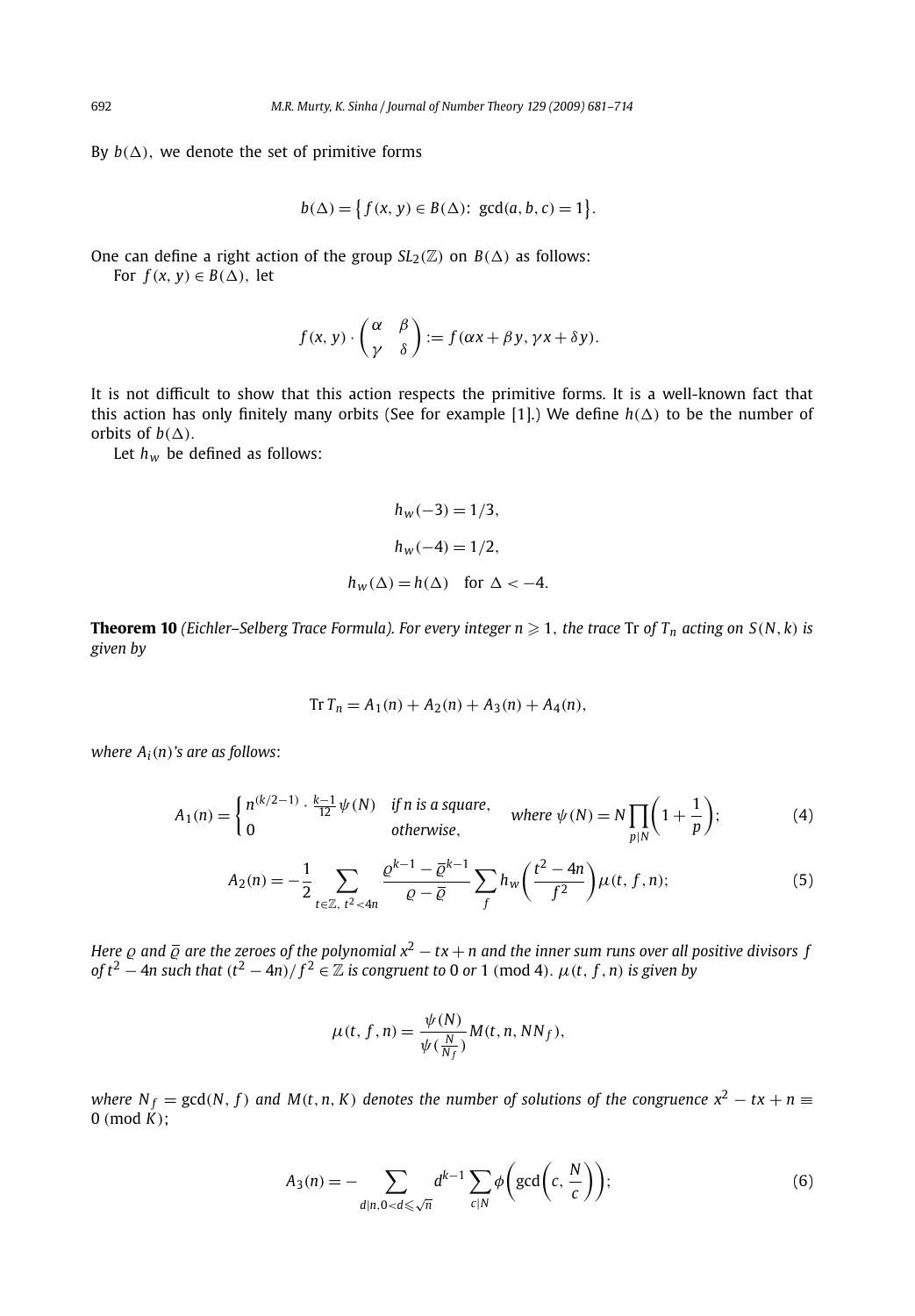*Here, φ denotes Euler's function and in the first summation, if there is a contribution from the term d* =  $\sqrt{n}$ , it should be multiplied by  $\frac{1}{2}$ . In the inner sum, we also need the condition that  $gcd(c, N/c)$  divides  $gcd(N, n/d - d)$ ;

$$
A_4(n) = \begin{cases} \sum_{t|n, t>0} t & \text{if } k=2, \\ 0 & \text{otherwise.} \end{cases}
$$
 (7)

In his paper [26], Serre proves the following proposition:

**Proposition 11.** *If n is a square,*

$$
\left|\operatorname{Tr} T_n - \frac{k-1}{12} n^{k/2-1} \psi(N)\right| \ll_n n^{k/2} N^{1/2} d(N),
$$

*where d(N) is the number of positive divisors of N.*

In order to refine Serre's equidistribution theorem, we would like to obtain precise estimates for the terms  $A_i(n)$  in the Eichler–Selberg Trace Formula and make their dependence on *n* explicit.

To this end, we need the following lemma, due to Huxley [13].

**Lemma 12.** Suppose a and b are integers such that  $a^2 - 4b \neq 0$ . Given *K*, let *M*(*a*, *b*, *K*) be the number of *solutions* mod *K of the congruence*

$$
x^2 - ax + b \equiv 0 \bmod K.
$$

*Then,*

$$
M(a, b, K) \leq 2^{\nu(K)} \cdot |a^2 - 4b|^{\frac{1}{2}},
$$

*where ν(K) denotes the number of distinct prime divisors of K.*

As in [25], specializing the Eichler–Selberg trace formula to the case  $n = 1$  gives us a formula for the dimension of *S(N,k)*.

# **Theorem 13.**

$$
s(N,k) = \frac{k-1}{12}\psi(N) - \left(\frac{k-1}{3} - \left[\frac{k}{3}\right]\right)\delta_1(N) - \left(\frac{k-1}{4} - \left[\frac{k}{4}\right]\right)\delta_2(N)
$$

$$
-\frac{1}{2}\sum_{\substack{c|N,c>0}}\phi\big(\gcd(c, N/c)\big) + \delta_3(k),
$$

*where δ*1*(N) and δ*2*(N) are respectively the number of solutions of the congruences*

 $x^{2} + x + 1 \equiv 0 \pmod{N}$  *and*  $x^{2} + 1 \equiv 0 \pmod{N}$ .

 $\delta_3(k) = 1$  *if*  $k = 2$  *and zero otherwise.*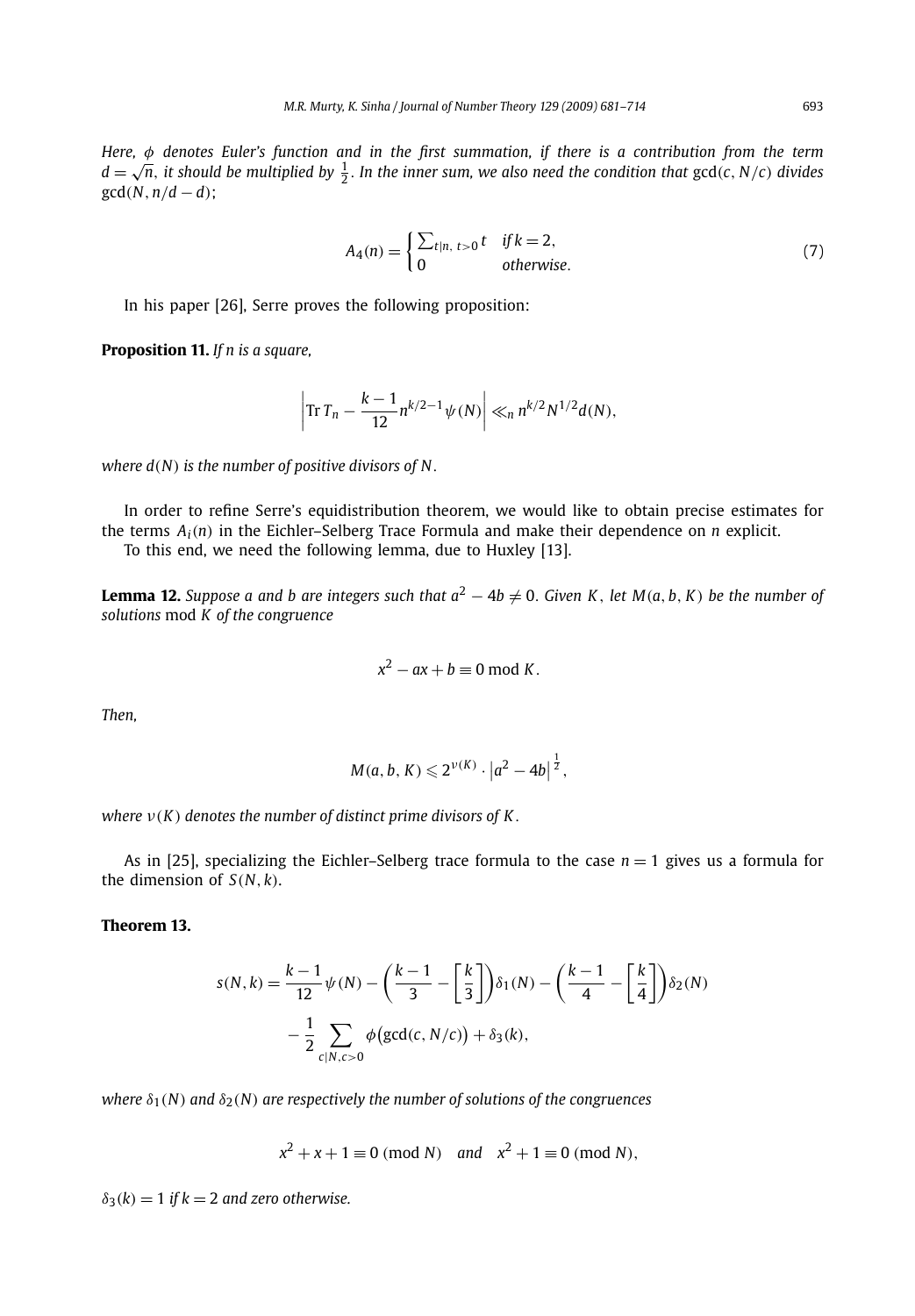Observing that

$$
\sum_{c|N}\phi\big(\text{gcd}(c,N/c)\big)\geqslant 2^{\nu(N)},
$$

and that

$$
-\frac{1}{3} \leqslant \frac{k-1}{3} - \left[ \frac{k}{3} \right] \leqslant \frac{2}{3}, \qquad -\frac{1}{4} \leqslant \frac{k-1}{4} - \left[ \frac{k}{4} \right] \leqslant \frac{3}{4},
$$

we easily deduce upon inserting Huxley's estimate into the case  $n = 1$  of the above theorem, the following useful inequality.

## **Corollary 14.**

$$
s(N,k) \leq \frac{k-1}{12} \psi(N) + \left(\frac{2}{\sqrt{3}} + 1\right) 2^{\nu(N)} + \delta_3(k).
$$

For computational purposes, we will prove

**Corollary 15.** *For*  $N \ge 61$ *,* 

$$
\frac{3\psi(N)}{200} \leqslant s(N, 2) \leqslant \frac{\psi(N)}{12} + 1.
$$

**Proof.** In the case  $k = 2$ , it is easily seen that apart from the terms  $\psi(N)/12$  and  $\delta_3(2) = 1$ , all of the other terms appearing in the formula for  $s(N, 2)$  are negative. Thus, the upper bound is clear. For the lower bound, we appeal to a result of Halberstadt and Kraus [11] where it is proved that the dimension  $g_0^+(N)$ , of the space of new forms of weight 2 and level *N* is at least  $3\phi(N)/200$  for  $N \geqslant 61$ . Since

$$
s(N,2) = \sum_{d|N} g_0^+(N/d)\sigma_0(d),
$$

where  $\sigma_0(n)$  is the number of divisors of *n*, we obtain

$$
s(N, 2) \geq \frac{3}{200} \sum_{d|N} \phi(N/d) \sigma_0(d).
$$

As the sum on the right-hand side is multiplicative, we find that it is greater than  $\psi(N)$  from which the stated result follows.  $\Box$ 

## **8. Estimating the term** *A***<sup>2</sup>**

We define the Hurwitz class number *H(n)* as

$$
H(n) = \sum_{f^2|n} h_w(-n/f^2).
$$

We have the following classical result due to Hurwitz (see [4, p. 236]).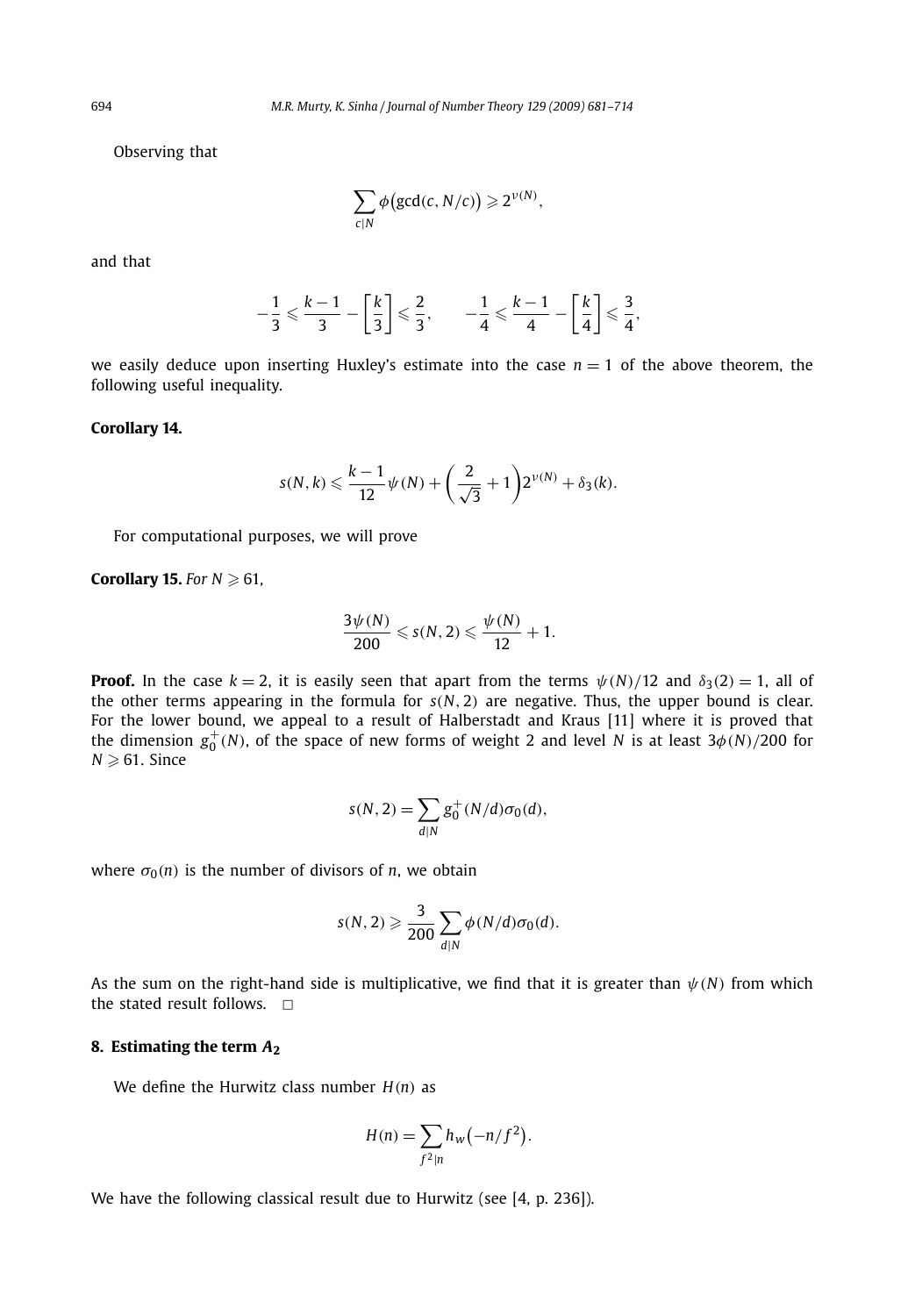**Lemma 16.**

$$
\sum_{t^2 < 4n} H\big(4n - t^2\big) = 2\sigma(n) - \lambda(n),
$$

*where*

$$
\lambda(n) = \sum_{d|n} \min(d, n/d),
$$

*and*  $\sigma$  (*n*) *is the sum of the positive divisors of <i>n*.

Putting this estimate into the expression for  $A_2$  and inserting Huxley's estimate for  $\mu(t, f, n)$ , we obtain as in [26],

$$
|A_2| < 2\sigma(n)n^{(k-1)/2}2^{\nu(N)}\sup_{f^2 < 4n} \psi(f).
$$

Now,

$$
\psi(f) = f \prod_{p \mid f} \left( 1 + \frac{1}{p} \right).
$$

There are various ways of estimating  $\psi(f)$ . The most trivial estimate is

$$
\psi(f)/f \leqslant \exp\biggl(\sum_{p\leqslant v(f)}\frac{1}{p}\biggr) \leqslant \exp\biggl(\sum_{n\leqslant v(f)}\frac{1}{n}\biggr) \leqslant e\,v(f),
$$

using the elementary inequality

$$
\sum_{n\leqslant x}\frac{1}{n}\leqslant 1+\log x.
$$

We also have the trivial bound  $\nu(f)$   $\leqslant$   $\log f/\log 2.$  This gives us a final estimate of

$$
|A_2| \leqslant e2^{\nu(N)+2} n^{k/2} \sigma(n) \frac{\log 4n}{\log 2}.
$$
 (8)

For future refinements, we observe that several improvements can be made in this estimate. For instance, there is an effective constant *B* such that

$$
\sum_{p\leqslant x}\frac{1}{p}<\log\log x+B,
$$

so that this would give  $e^B \log v(f)$  instead of  $e v(f)$  in the above estimation. Furthermore, there is Ramanujan's bound

$$
\nu(f) \leqslant \frac{C \log f}{\log \log f},
$$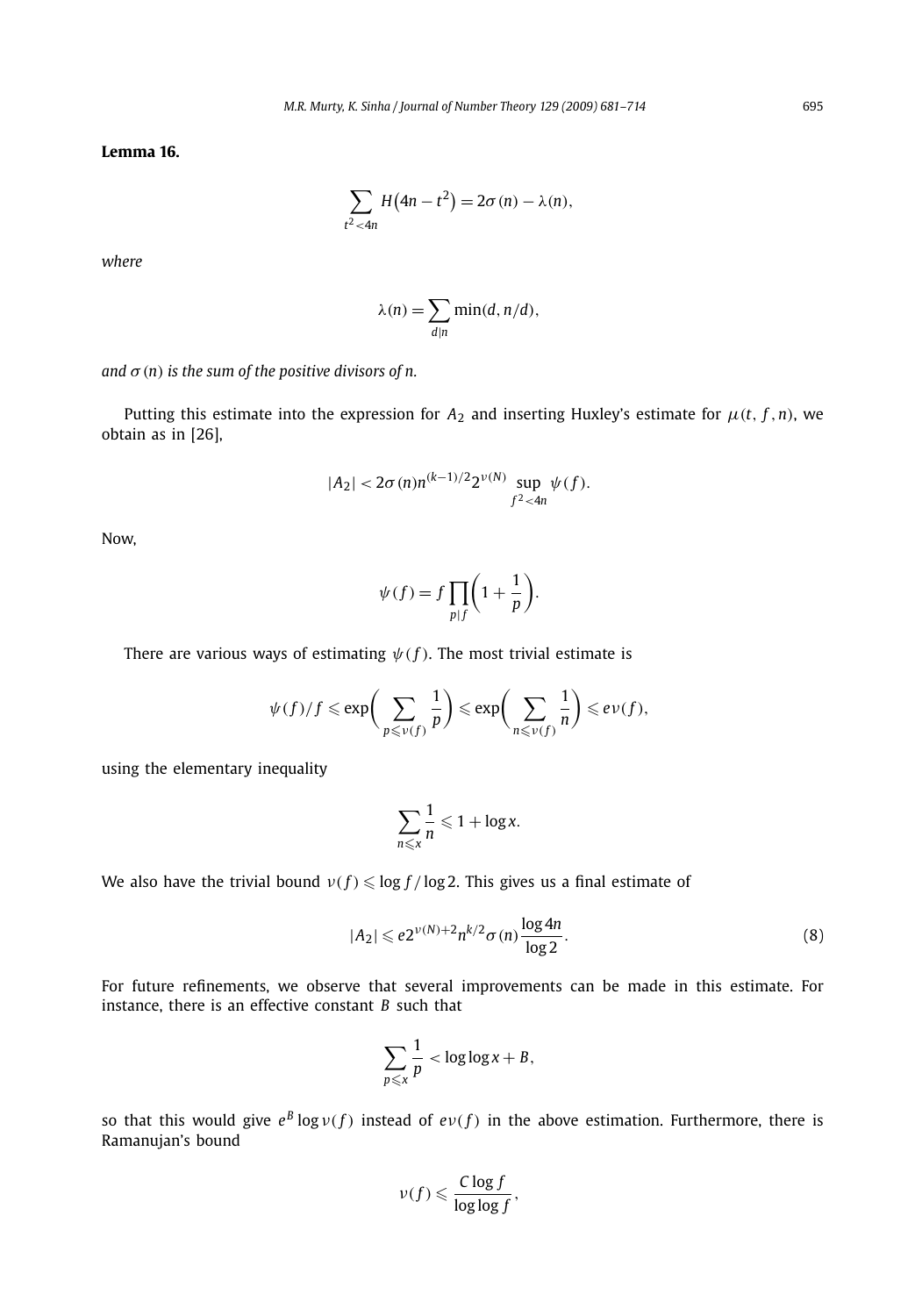for some effectively computable *C* that can be utilized. This would give

 $|A_2| \ll 2^{\nu(N)}\sigma(n)n^{k/2} \log \log n$ ,

where the implied constant is effectively computable.

We recall that  $T'_n$  is the normalized *n*th Hecke operator

$$
T'_n = \frac{T_n}{n^{\frac{k-1}{2}}}.
$$

Thus, for  $m \geq 1$ ,

$$
\operatorname{Tr} T'_{p^m} = B_1(m) + B_2(m) + B_3(m) + B_4(m),
$$

where

$$
B_i(m)=\frac{A_i(p^m)}{p^{m\frac{k-1}{2}}}, \quad 1\leqslant i\leqslant 4.
$$

Thus,

$$
B_1(m) = \begin{cases} p^{\frac{-m}{2}} \cdot \frac{k-1}{12} \psi(N) & \text{if } m \text{ is even,} \\ 0 & \text{if } m \text{ is odd.} \end{cases}
$$
(9)

Also, for every integer  $m \ge 1$ , we have

$$
\sigma(p^m)=\frac{p^{m+1}-1}{p-1}\leqslant\frac{p^{m+1}}{p-1}\leqslant 2p^m,
$$

so that

$$
\left|B_2(m)\right| \leqslant \frac{8e}{\log 2} 2^{\nu(N)} p^{\frac{3m}{2}} \log 4p^m.
$$

Let us also note for future reference

$$
B_3(m)-B_3(m-2)\leqslant 2f(N),
$$

where

$$
f(N) = \sum_{c|N} \phi\big(\gcd(c, N/c)\big),
$$

and  $B_4(m) - B_4(m-2) = 0$  if  $k \neq 2$  and  $\leqslant 2p^{m/2}$  if  $k = 2$ . A crude estimate for  $f(N)$  is  $\sqrt{N}d(N)$  since

$$
\gcd(c, N/c) \leqslant \sqrt{N},
$$

for any *c*|*N*.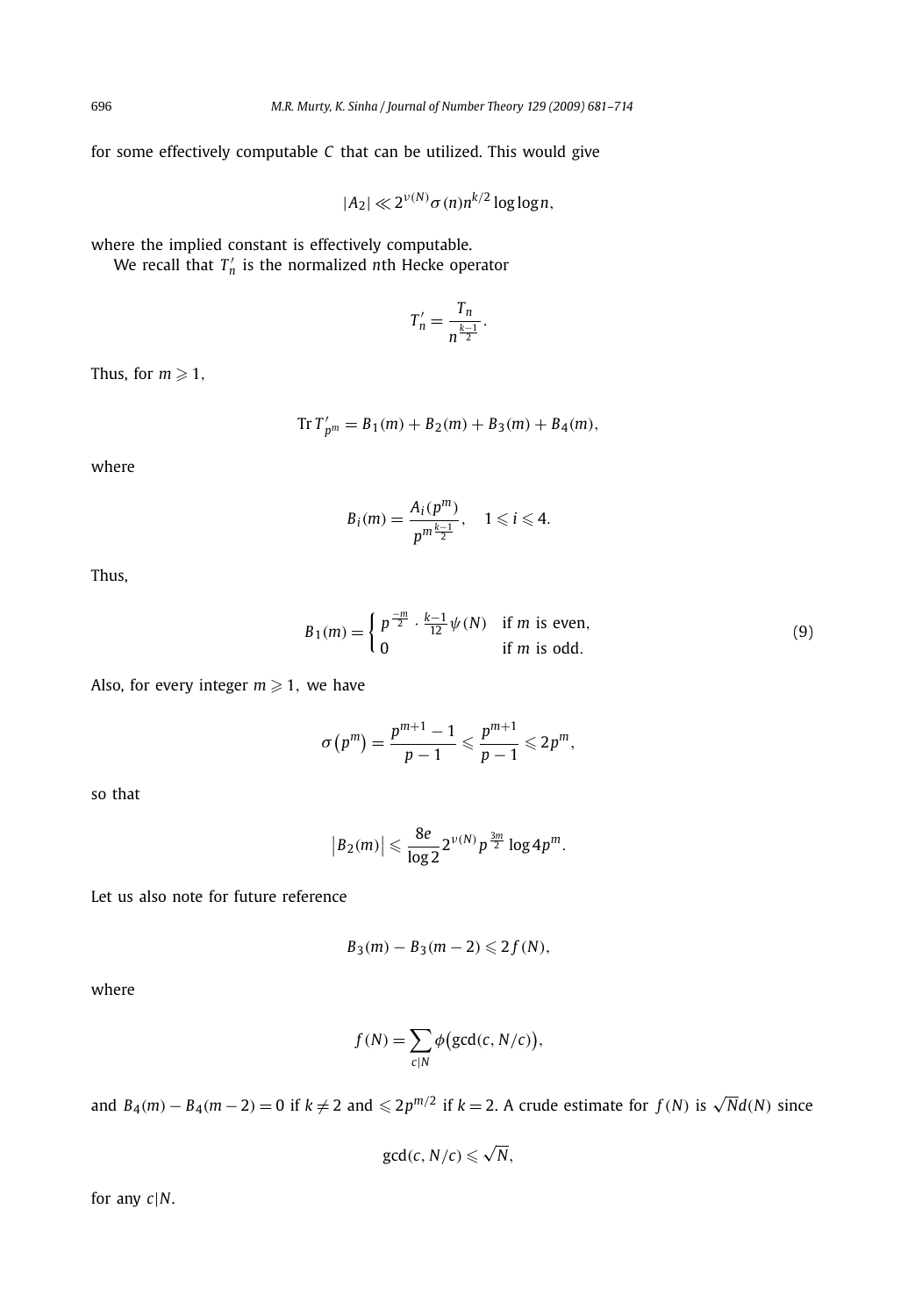For  $n \ge 0$ , the *n*th Chebychev polynomial  $X_n(x)$  is defined as follows:

$$
X_n(x) = \frac{\sin((n+1)\theta)}{\sin(\theta)}, \quad \text{where } x = 2\cos(\theta).
$$

The following lemma can be found in [26]:

**Lemma 17.** Let p be a prime. Then, for  $m \ge 0$ ,

$$
T'_{p^m}=X_m(T'_p).
$$

Now, for  $1 \leq i \leq r$ , we write

$$
\frac{a_{p,i}}{p^{\frac{k-1}{2}}} = 2\cos\theta_{p,i}
$$

for the eigenvalues of  $T_p'$ . Thus, for  $m = 1$ ,

$$
\sum_{i=1}^r 2\cos\theta_{p,i} = \text{Tr } T'_p.
$$

Since

$$
2\cos m\theta = X_m(2\cos\theta) - X_{m-2}(2\cos\theta), \quad m \geq 2,
$$

we have for  $m \geq 2$ ,

$$
\sum_{i=1}^r 2\cos m\theta_i = \text{Tr } T'_{p^m} - \text{Tr } T'_{p^{m-2}}.
$$

# **9.** The measure  $\mu_p$

As before, we let  $\theta_i \in [0, \pi]$  be such that

$$
\cos \theta_i = \frac{a_{p,i}}{2p^{\frac{k-1}{2}}}.
$$

We will consider the sequence  $\pm \theta_i/2\pi$   $(1 \leqslant i \leqslant r)$  and study its equidistribution. Accordingly, let

$$
c_m = \lim_{r \to \infty} \frac{1}{r} \sum_{i=1}^r 2 \cos m \theta_i,
$$

and define

$$
\mu = F(-x) dx,
$$

where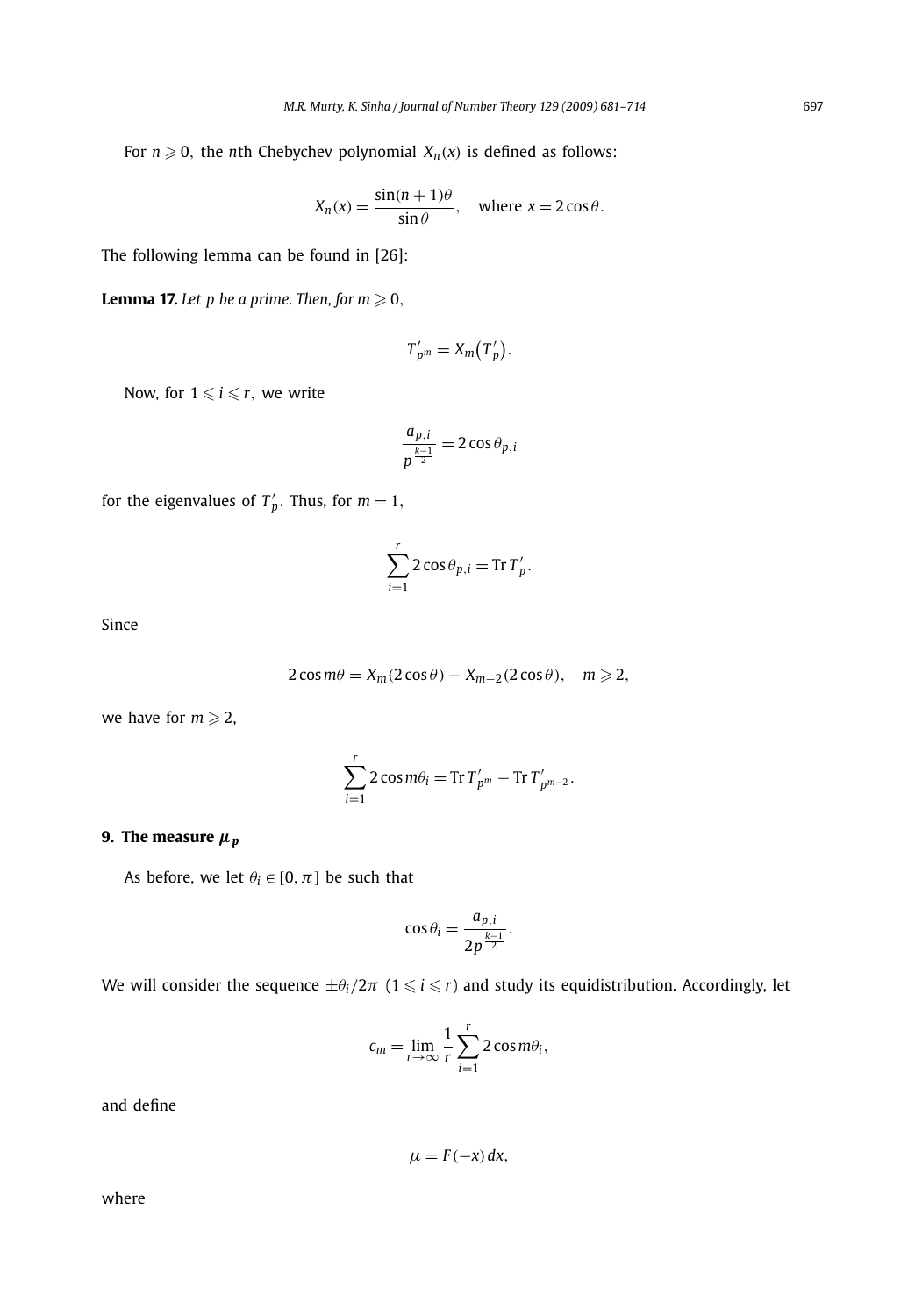$$
F(x) = \sum_{m=-\infty}^{\infty} c_m e(mx).
$$

By our calculation in the previous section, we have  $c_0 = 2$ ,  $c_m = 0$  for *m* odd and for *m* even,

$$
c_m = \frac{1}{p^{|m|/2}} - \frac{1}{p^{\left(|m|-2\right)/2}}.
$$

Consequently, we need to determine

$$
\sum_{m=-\infty}^{\infty} c_m e(mx).
$$

We have

$$
F(x) = 2 + 2 \sum_{m=1}^{\infty} \left( \frac{1}{p^m} - \frac{1}{p^{m-1}} \right) \cos 4\pi m x.
$$

This is easily summed as follows. For *t*, *x* real, with  $|t|$  < 1, we have

$$
\sum_{m=0}^{\infty} t^m \cos mx = \text{Re}\left(\sum_{m=0}^{\infty} t^m e(mx)\right) = \text{Re}\left(\frac{1}{1 - te(x)}\right) = \frac{1 - t \cos x}{|1 - te(x)|^2}.
$$

Thus,

$$
F(x) = 2(p+1)\frac{1-\cos 4\pi x}{p+1/p-2\cos 4\pi x} = 4(p+1)\frac{\sin^2 2\pi x}{(p^{1/2}+p^{-1/2})^2-4\cos^2 2\pi x}.
$$

This determines a measure  $F(x) dx$  on [0, 1] and is the distribution function for the numbers  $x_i =$  $\pm \theta_i/2\pi$ . The measure giving the distribution of cos $\theta_i$  is therefore

$$
F\left(\frac{\cos^{-1} x}{2\pi}\right) d\left(\frac{\cos^{-1} x}{2\pi}\right) = \frac{2(p+1)}{\pi} \frac{\sqrt{1-x^2}}{(p^{1/2}+p^{-1/2})^2-4x^2} dx.
$$

Thus, the distribution of the numbers  $2\cos\theta_i$  is given by  $\mu_p$ , after an easy change of variable.

From the discussion in the previous section, we now have

**Theorem 18.** *The Weyl limits*  $c_m$  *are given by*  $c_0 = 1$  *and for*  $m \ge 1$ *,* 

$$
c_m = \begin{cases} p^{-m/2} - p^{-(m-2)/2} & \text{if } m \text{ is even,} \\ 0 & \text{if } m \text{ is odd.} \end{cases}
$$

*Moreover,*

$$
\left| \sum_{i=1}^{r} 2\cos m\theta_{i} - c_{m} r \right| \leq 4 p^{m} 2^{\nu(N)} \sup_{f^{2} < 4p^{m}} \psi(f) + 2f(N) + \delta_{m}(k), \tag{10}
$$

*where*  $\delta_m(k) = 0$  *unless*  $k = 2$  *in which case it is equal to*  $2p^{m/2}$ *.*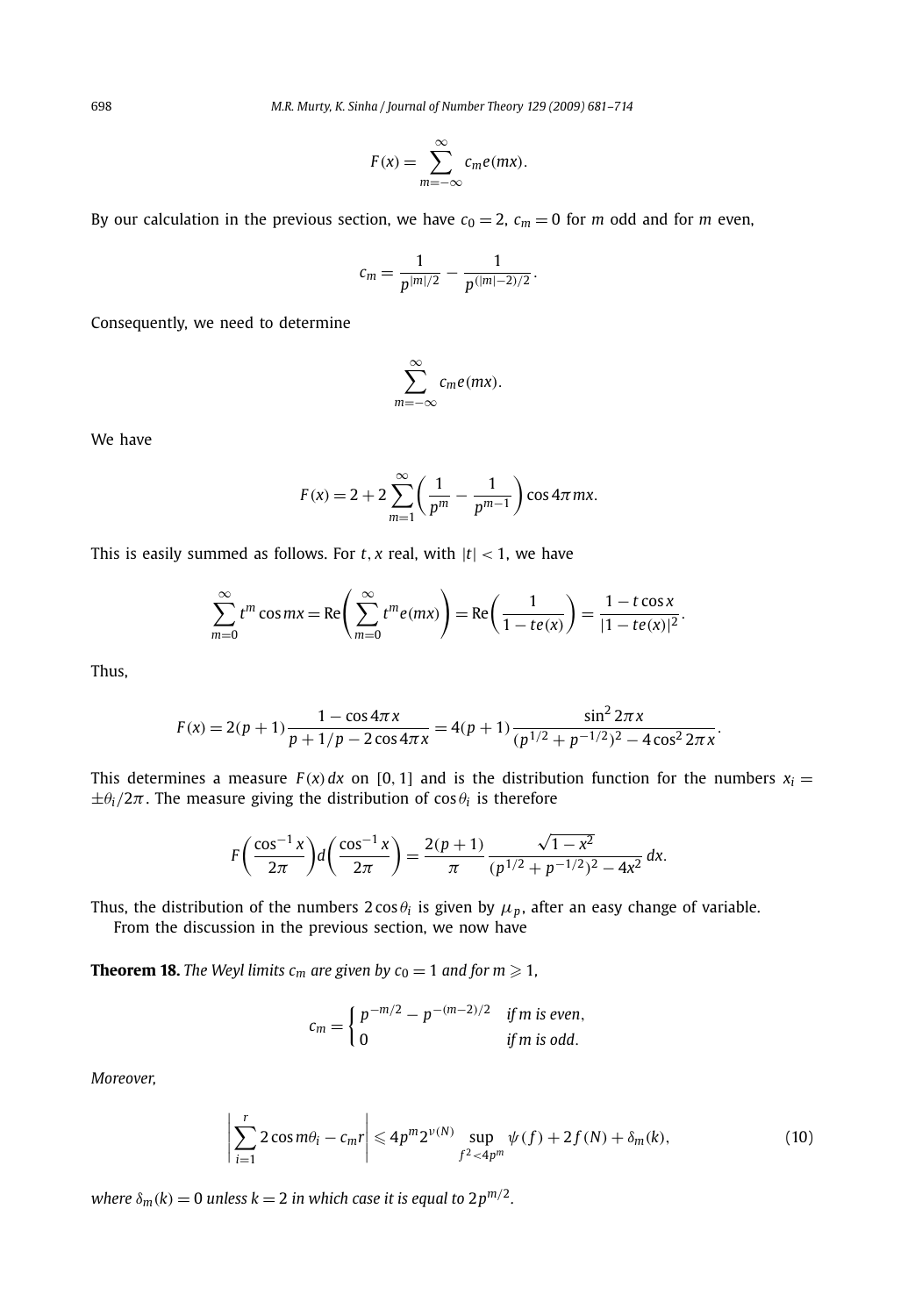**Proof.** The sum in question is

$$
\operatorname{Tr} T'_{p^m} - \operatorname{Tr} T'_{p^{m-2}}
$$

and the result is immediate from the discussion of the previous sections.  $\Box$ 

Let us observe that the upper bound is

$$
\ll p^{3m/2} 2^{\nu(N)} \log p^m + \sqrt{N} d(N). \tag{11}
$$

There is a slightly different way of estimating *A*<sup>2</sup> that will be useful below in getting explicit constants. Let us consider the term  $\mu(t, f, n)$  occurring in the trace formula. This term is easily seen to be

$$
\leq \psi(N_f)M(t,n,NN_f).
$$

Since

$$
\psi(N_f) = N_f \prod_{p|N_f} \left(1 + \frac{1}{p}\right) \le N_f \prod_{p|N} \left(1 + \frac{1}{p}\right) \le 2^{\nu(N)} N_f.
$$

As  $N_f \leqslant f$  , we deduce

$$
A_2(n) \leqslant 4n^{k/2} \sigma(n) 4^{\nu(N)} \tag{12}
$$

which implies

$$
B_2(m) \leqslant 8p^{3m/2}4^{\nu(N)}.\tag{13}
$$

This means that (10) can be replaced by

$$
16p^{3m/2}4^{\nu(N)} + 2f(N) + \delta_m(k). \tag{14}
$$

# **10. Effective version of Serre's theorem**

In earlier sections, we described the tools necessary to obtain an effective version of Theorem 1. In what follows, we let  $r = s(N, k)$ . Let  $[\alpha, \beta]$  be contained in the interval  $[-1, 1]$ . For a fixed prime *p* not dividing *N,* we want to estimate

$$
\#\Bigg\{1\leqslant i\leqslant r\colon\thinspace \frac{a_{p,i}}{2p^{\frac{k-1}{2}}}\in[\alpha,\beta]\Bigg\}.
$$

We let  $\theta_i \in [0, \pi]$  be such that

$$
\cos \theta_i = \frac{a_{p,i}}{2p^{\frac{k-1}{2}}}.
$$

We choose a subinterval  $I' = [\varphi_\beta, \varphi_\alpha]$  of  $[0, \pi]$  such that if  $\theta_i \in I'$ , then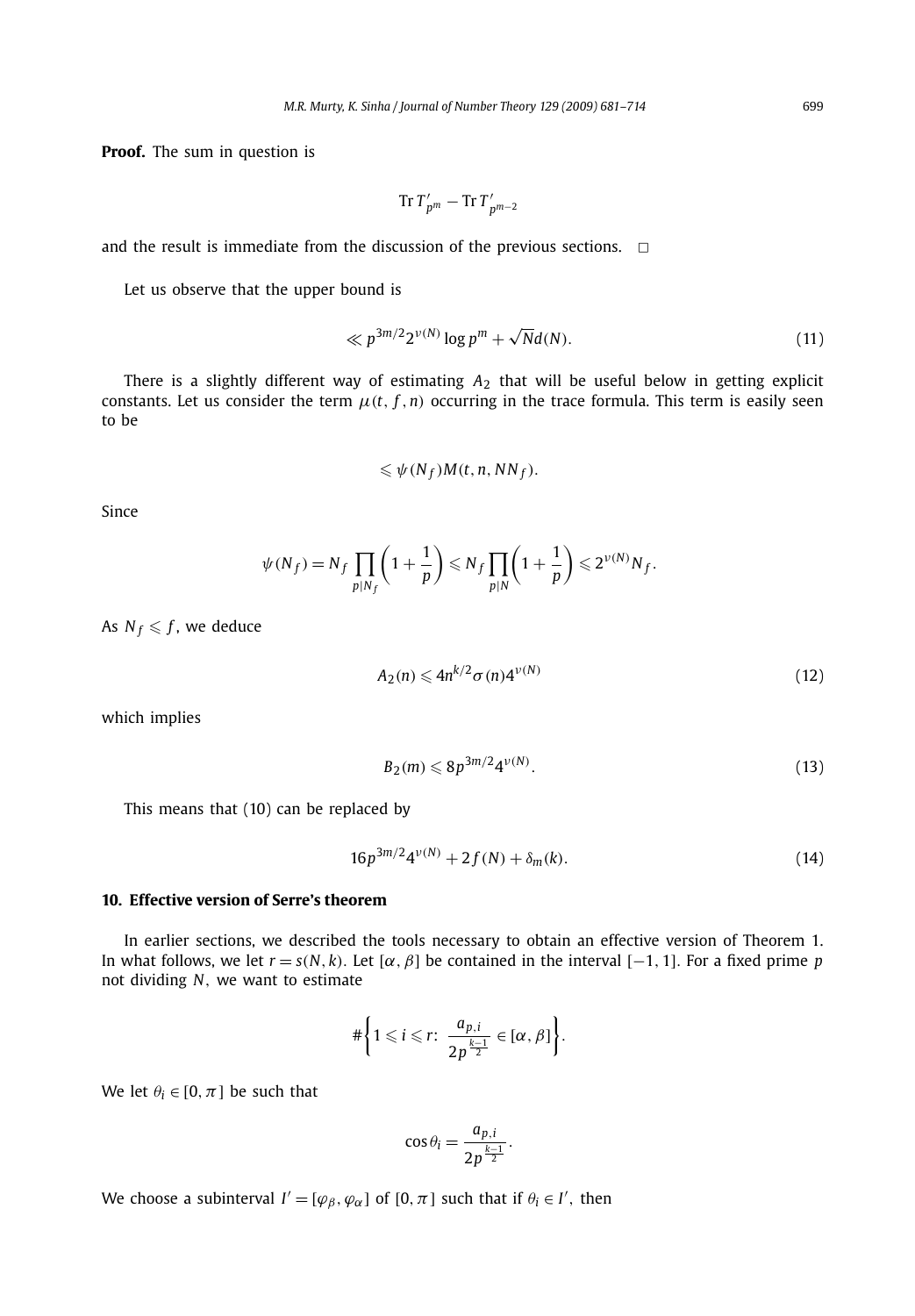700 *M.R. Murty, K. Sinha / Journal of Number Theory 129 (2009) 681–714*

$$
\cos \theta_i = \frac{a_{p,i}}{2p^{\frac{k-1}{2}}} \in [\alpha, \beta],
$$

and conversely. Let

$$
I_1 = \left[\frac{\varphi_\beta}{2\pi}, \frac{\varphi_\alpha}{2\pi}\right] \subseteq [0, 1/2].
$$

Let  $S^{\pm}_{M,1}(\mathsf{x})$  be the majorant and minorant Selberg polynomials for this interval. Now consider the interval

$$
I_2=\left[1-\frac{\varphi_\alpha}{2\pi},1-\frac{\varphi_\beta}{2\pi}\right]\subseteq[1/2,1].
$$

Let  $S_{M,2}^{\pm}(x)$  denote the majorant and minorant Selberg polynomials for *I*<sub>2</sub>. We consider the sequence  $\pm\theta_i/2\pi$ ,  $1\leqslant i\leqslant r$  (modulo 1) and study its equidistribution in the unit interval. Since  $\theta_i/2\pi\in I_1$  if and only if  $-\theta_i/2\pi \in I_2$ , we see that

$$
\sum_{i=1}^r S_{M,1}^-(\pm \theta_i/\pi) \leq \#\big\{1 \leq i \leq r: \ \cos \theta_i \in [\alpha, \beta]\big\} \leq \sum_{i=1}^r S_{M,1}^+(\pm \theta_i/\pi)
$$

and

$$
\sum_{i=1}^r S_{M,2}^-(\pm \theta_i/\pi) \leq \#\big\{1 \leq i \leq r: \ \cos \theta_i \in [\alpha, \beta]\big\} \leq \sum_{i=1}^r S_{M,2}^+(\pm \theta_i/\pi).
$$

Adding these two inequalities and denoting by *cm* the limit

$$
\lim_{r\to\infty}\frac{1}{r}\sum_{i=1}^r 2\cos m\theta_i,
$$

we find upon using the estimates for  $\widehat{S}_{M,i}^{\pm}(m)$  for  $i = 1, 2,$ 

$$
\big|N_I(r)-r\mu_p(I)\big|\leqslant \frac{r\|\mu_p\|}{M+1}+\sum_{1\leqslant |m|\leqslant M}\bigg(\frac{1}{M+1}+\min\bigg(\beta-\alpha,\frac{1}{\pi|m|}\bigg)\bigg)\bigg|\sum_{i=1}^r 2\cos m\theta_i-c_m r\bigg|,
$$

where

$$
N_I(r) = #\{1 \leq i \leq r: \cos \theta_i \in [\alpha, \beta]\}.
$$

We need to calculate the Weyl limits *cm* and estimate

$$
\sum_{i=1}^r 2\cos m\theta_i - c_m r.
$$

But this is the content of Theorem 18.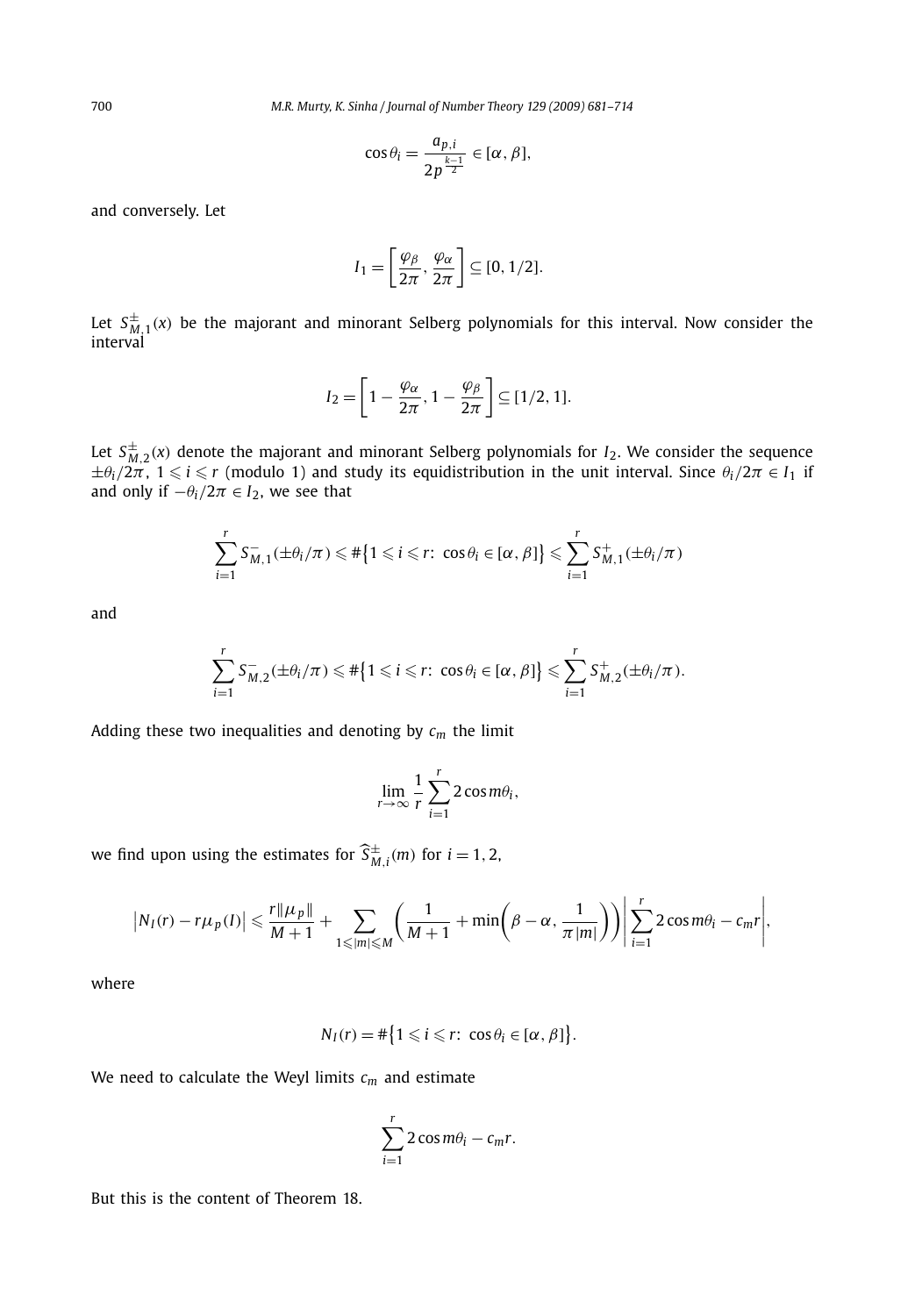We insert this estimate into Theorem 8 to obtain Theorem 2. Indeed, for the quantity in question, we get an upper bound using (11) of

$$
\ll \frac{r}{M+1} + \left(p^{3M/2} 2^{\nu(N)} M \log p + d(N) \sqrt{N}\right) \log M.
$$

Choosing  $M = [c(\log kN)/\log p]$  for a sufficiently small constant *c*, we obtain Theorem 2.

For computational purposes, it may be convenient to have a sharper version of Theorem 2 with explicit constants.

We are now ready to prove the following theorem:

**Theorem 19.** *Let p be coprime to N. For an interval* [*α,β*] *contained in* [−1*,* 1]*, and any positive integer M,*

$$
\left| \#\left\{1 \leq i \leq r: \frac{a_{p,i}}{2p^{\frac{k-1}{2}}} \in [\alpha, \beta] \right\} - \frac{k-1}{12} \psi(N) \frac{2(p+1)}{\pi} \int_{\alpha}^{\beta} \frac{\sqrt{1-x^2}}{(\sqrt{p} + \frac{1}{\sqrt{p}})^2 - 4x^2} dx \right|
$$
  

$$
\leq \frac{r}{M+1} + 4p^M 2^{\nu(N)} \sup_{f^2 < 4p^M} \psi(f) + 2f(N) + \delta_M(k),
$$

*where*  $\delta_M(k) = 0$  *unless*  $k = 2$  *in which case it is equal to*  $2p^{M/2}$ *.* 

**Proof.** This is immediate from the previous discussion.  $\Box$ 

**Remark 20.** From the above equation, we can derive a new proof of Theorem 1. Dividing both sides of the equation by

$$
\frac{k-1}{12}\psi(N),
$$

we notice that the second error term goes to 0 as  $N + k \rightarrow \infty$ . Moreover, this equation is true for any positive integer *M*. Thus, as  $M \rightarrow \infty$ , the first error term tends to 0 and we retrieve Theorem 1 after appropriate changes of variables.

Since the above equation is true for any positive integer *M,* we now choose *M* such that

$$
M+1=\bigg\lceil\frac{\frac{1}{a}\log k+\frac{1}{a}\log N}{\frac{3}{2}\log p}\bigg\rceil,
$$

for any *a >* 3 of our choice. This proves Theorem 2.

Applying Theorem 9, the same argument gives

**Theorem 21.** Let the notation be as in the previous theorem. For any function  $f : [-2, 2] \rightarrow \mathbb{R}$  of bounded *variation δ(f ), we have*

$$
\sum_{i=1}^{r} f(a_{p,i}/p^{(k-1)/2}) = s(N,k)\mu(f) + O\bigg(\delta(f)\frac{s(N,k)\log p}{\log kN}\bigg),
$$

*where the implied constant is absolute and effectively computable.*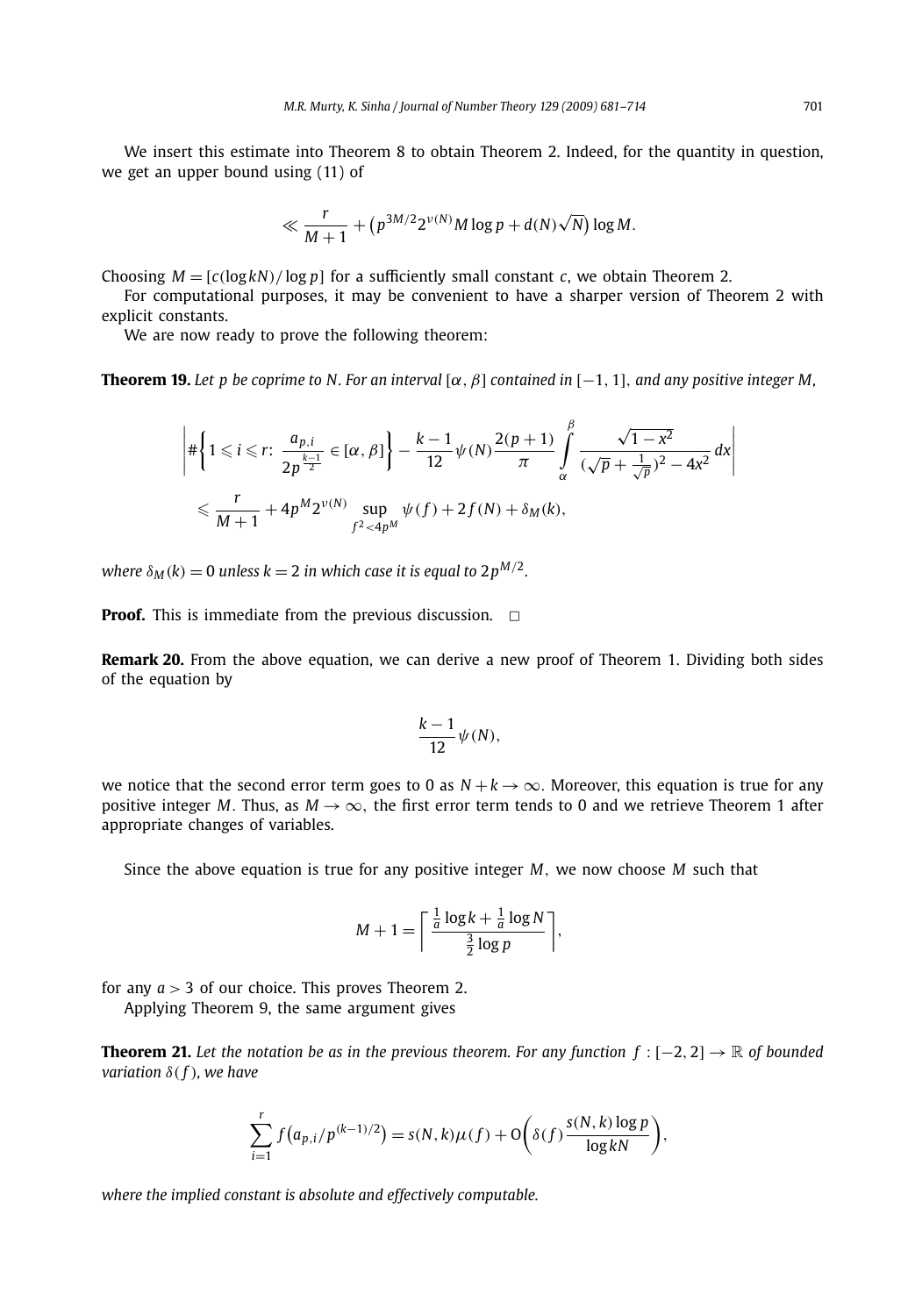# **11. Hecke eigenvalues equal to a fixed value**

When  $\alpha = \beta$ , we deduce

**Theorem 22.** For a fixed  $\alpha$ , the number of  $i \leqslant r$  for which  $\theta_i = \alpha$  is bounded by

$$
\frac{r}{M+1} + 4p^{M}2^{\nu(N)} \sup_{f^{2} < 4p^{M}} \psi(f) + 2f(N) + \delta_{M}(k),
$$

*for any positive integer value of M.*

There are several corollaries one may deduce from this result. The first concerns the multiplicity of any given eigenvalue.

**Corollary 23.** *The multiplicity of any given eigenvalue is*

$$
\ll \frac{s(N,k)\log p}{\log kN}.
$$

**Proof.** This is immediate upon setting  $M = c(\log kN)/\log p$ , for a sufficiently small constant, in the previous theorem.  $\square$ 

If we use (14) in our derivation of Theorem 22, we get the bound

$$
\frac{r}{M+1} + 16p^{3M/2}4^{\nu(N)} + 2f(N) + \delta_M(k).
$$

Since  $f(N) \le \sqrt{N}d(N)$  and  $\delta_M(k) \le 2p^{M/2}$ , this simplifies to

$$
\frac{r}{M+1} + 17p^{3M/2}4^{\nu(N)} + 2\sqrt{N}d(N). \tag{15}
$$

For computational purposes, it may be convenient to leave (15) in this form. On the other hand, it may also be useful to choose an optimal value of *M* to minimize the right-hand side, giving explicit constants. Both viewpoints will be useful as will be seen in the next two sections.

#### **12. The prime level case**

With a view to applications in the study of factorization of  $J_0(N)$  as a product of  $\mathbb{Q}$ -simple abelian varieties, we study in this section the case  $k = 2$  and N prime. We derive sharper estimates in this case. In the next section, we obtain similar results in the prime power case.

The following is easily deduced from Theorem 13.

**Lemma 24.** *If N is prime, then*

$$
\frac{N}{12}-\frac{1}{2}\leqslant s(N,2)\leqslant \frac{N+1}{12}.
$$

We also have the following refined estimates for the terms appearing in the Selberg trace formula: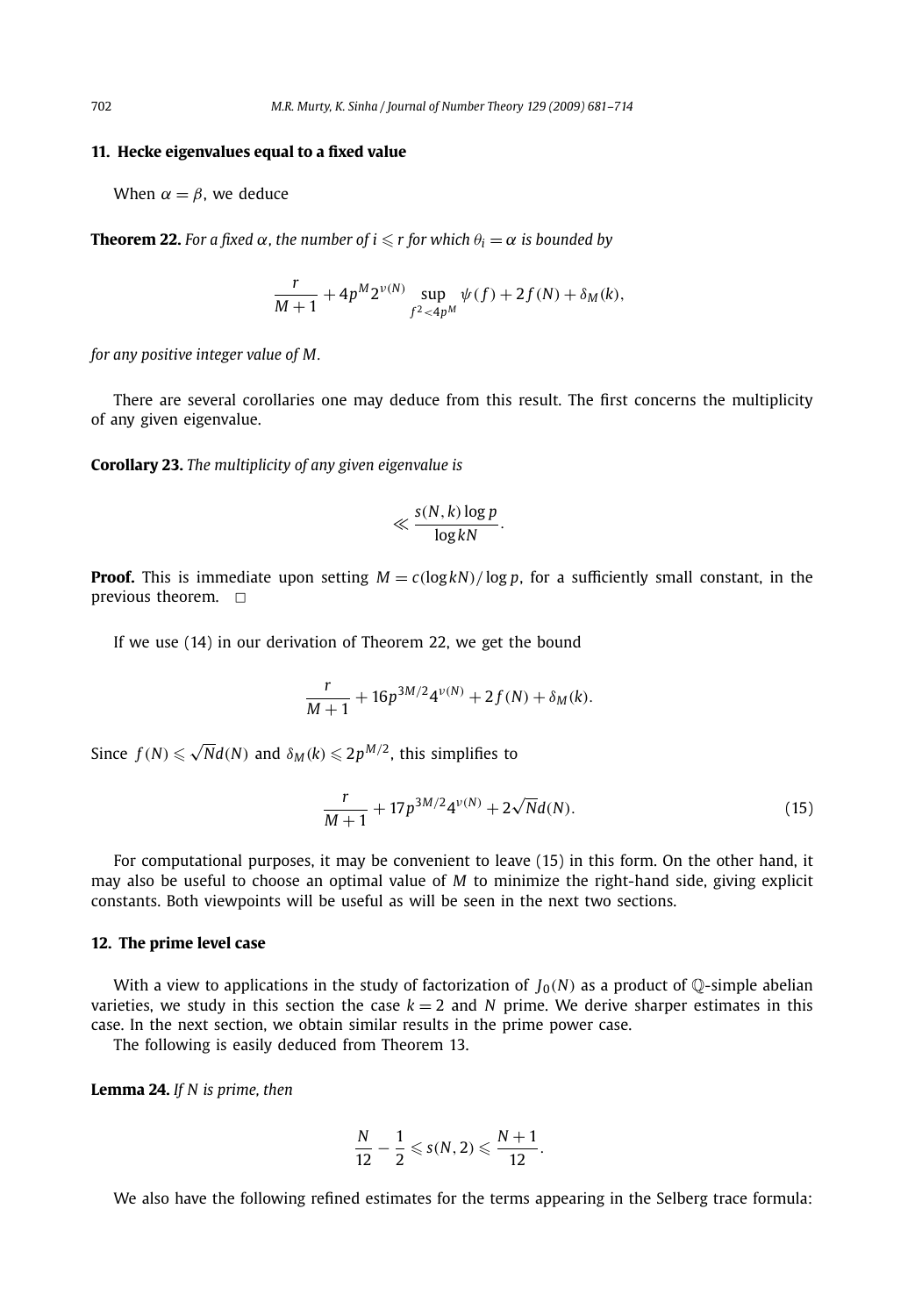**Lemma 25.** If N is prime and  $4p^m < N$ , then  $|A_2(p^m)| \leq 2\sigma(p^m)$ . We also have  $|B_3(m) - B_3(m-2)| \leq 2$ *and*  $|B_4(m) − B_4(m − 2)| \leqslant 2p^{m/2}$ . Consequently, for  $4p^m < N$ , we have

$$
\left|\sum_{i=1}^r 2\cos m\theta_i - c_m r\right| \leqslant 10p^{m/2} + 2.
$$

**Proof.** If  $4p^m < N$ , then all of the terms appearing in the sum defining  $A_2(p^m)$  are less than N so that  $N_f = 1$ . Consequently,  $\mu(t, f, p^m)$  is at most 2. Using Lemma 16, we obtain  $|A_2(p^m)| \leq 2\sigma(p^m)$ . The other two estimates involving  $B_3$  and  $B_4$  are equally immediate. Finally, we use the estimate

$$
\sigma(p^m) = \frac{p^{m+1}-1}{p-1} \leqslant 2p^m,
$$

to deduce the final estimate.  $\Box$ 

This allows us to deduce the following refinement of Theorem 22 in the case of  $k = 2$  and prime level.

**Theorem 26.** Let  $k = 2$  and  $N$  be prime. For a fixed  $\alpha$ , the number of  $i \leq r$  for which  $\theta_i = \alpha$  is bounded by

$$
\frac{r}{M+1}+20p^{M/2}+4
$$

*provided*  $4p^M < N$ .

# **13. The prime power case**

If *N* is a prime power, we can refine (14), so that the number of  $i \leqslant r$  for which  $\theta_i = \alpha$  is bounded by

$$
\frac{r}{M+1} + 68p^{3M/2} + 2f(N).
$$

If *N* is a prime power, it is easy to see that  $f(N)$   $\leqslant$  2 $\sqrt{N}$ . Thus, we obtain

$$
\frac{r}{M+1} + 68p^{3M/2} + 4\sqrt{N},\tag{16}
$$

in the case that *N* is a prime power. This refinement will be useful in our study of factorizations of  $I_0(N)$ .

## **14. Explicit estimates and refinements**

We now derive explicit estimates for the general weight *k* and level *N*. To this end, it will be useful to have the following lemmas in our discussion below.

**Lemma 27.** *For any*  $\alpha > 0$ ,

$$
\log x \leqslant \frac{x^{\alpha}}{\alpha e},
$$

*for*  $x \ge 1$ *.*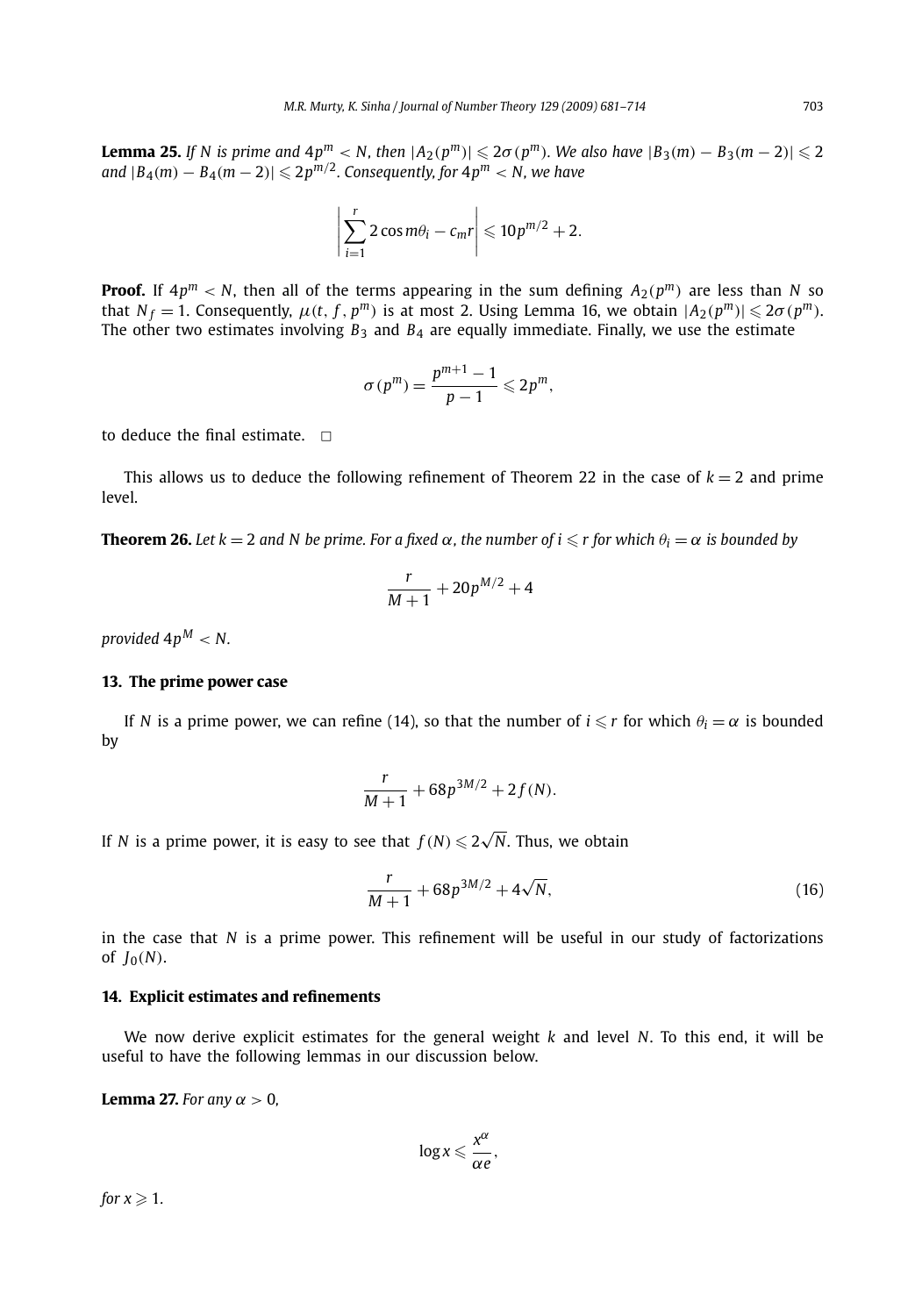**Proof.** The function

$$
f(x) = \frac{\log x}{x^{\alpha}}
$$

has derivative

$$
\frac{x^{\alpha-1}(1-\alpha\log x)}{x^{2\alpha}}
$$

which is negative if  $x > e^{1/\alpha}$  and positive for  $x < e^{1/\alpha}$ . Thus, the function has a maximum at  $x = e^{1/\alpha}$ and the result is now immediate.  $\Box$ 

**Lemma 28.** For any  $\epsilon > 0$ , the number of divisors  $d(N)$  of N satisfies

$$
d(N)\leqslant C(\epsilon)N^{\epsilon},
$$

*where*

$$
C(\epsilon) = \prod_{p < 2^{1/\epsilon}} \left( 1 + \frac{1}{\epsilon \log p} \right).
$$

**Proof.** Writing  $N = \prod_{p|N} p^{\alpha}$  we have

$$
d(N)/N^{\epsilon} = \prod_{p|N} (\alpha + 1)/p^{\alpha \epsilon}.
$$

We break the product into two parts. The first part is over those *p*'s for which  $p < 2^{1/\epsilon}$  and the second part is over the complementary primes. In the second part,  $p^{\epsilon} \ge 2$  so that  $p^{\alpha \epsilon} \ge 2^{\alpha}$  and

$$
\frac{\alpha+1}{p^{\alpha\epsilon}}\leqslant \frac{\alpha+1}{2^\alpha}\leqslant 1.
$$

In the first part,

$$
\frac{\alpha+1}{p^{\alpha\epsilon}}\leqslant 1+\frac{\alpha}{p^{\alpha\epsilon}}\leqslant 1+\frac{1}{\epsilon\log p}
$$

since

$$
\alpha \in \log p \leqslant e^{\alpha \in \log p} = p^{\alpha \in}.
$$

This completes the proof.  $\square$ 

In his classic paper on highly composite numbers, Ramanujan [21] gave the following bounds:

$$
d(N) \leq \sqrt{3N}
$$
,  $d(N) \leq 8(3N/35)^{1/3}$ ,  $d(N) \leq 96(3N/50050)^{1/4}$ 

valid for all values of *N*. Nicolas and Robin [19] have shown that

$$
d(N) \leqslant C^{\log N/\log\log N}
$$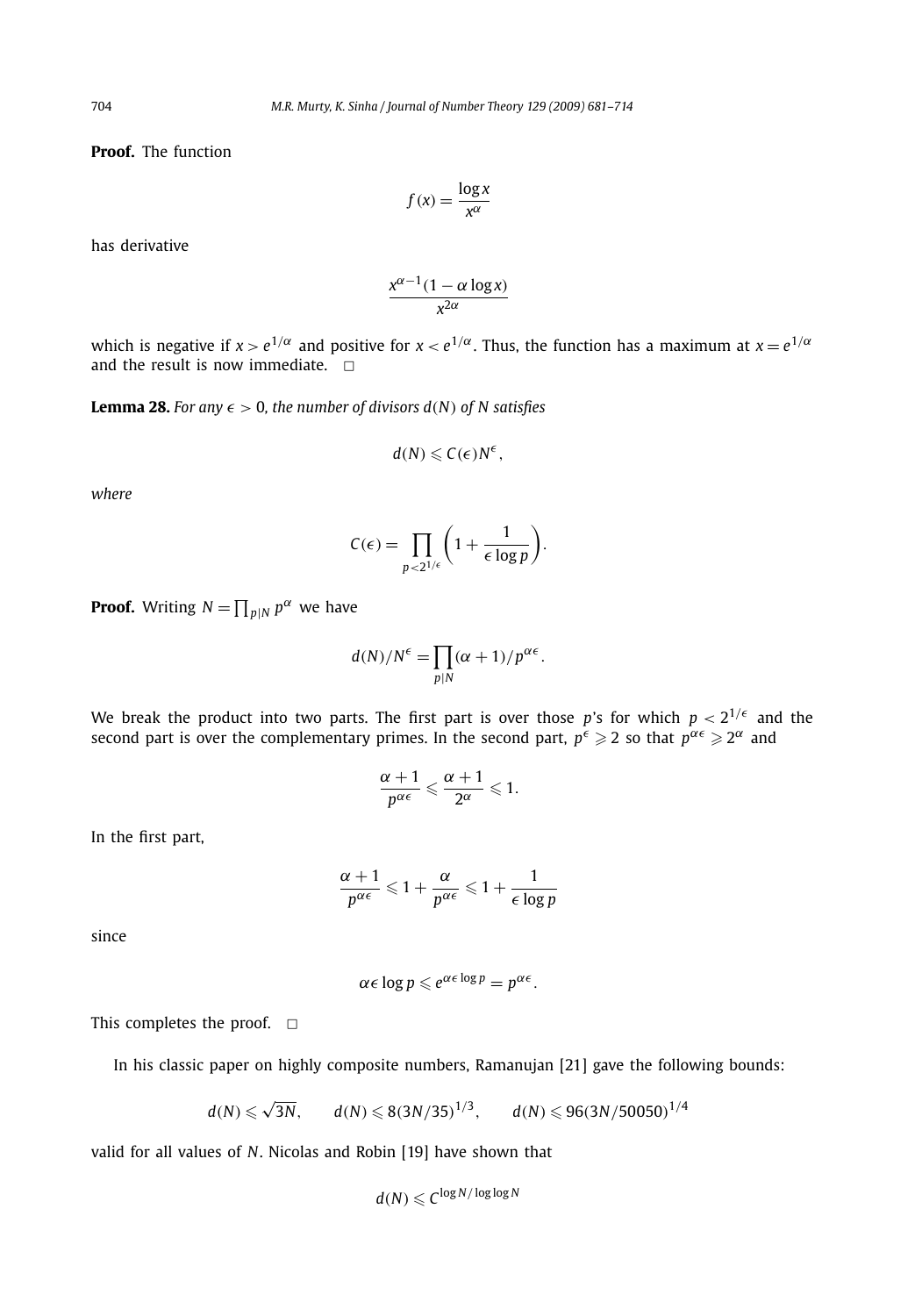with  $C = 2^{1.6}$ . In particular, this implies

$$
\nu(N) \leqslant \frac{\log N}{5 \log 2} \quad \text{for } N \geqslant e^{1024},\tag{17}
$$

an estimate that will be useful below. If we use Ramanujan's second bound with exponent 1*/*3 and make crude estimates, it is easily seen that

$$
2N^{1/2}d(N)\leqslant 48\frac{kN}{\log kN},
$$

for all values of *N*.

Now let us consider (15) and the second term in it. Choosing  $M = \left[\frac{\log k}{N}\right]$  and (17), we get that the second term is bounded by

$$
9(kN)^{7/10}.
$$

Now using Lemma 27, we see that this is bounded by

$$
\frac{15kN}{\log kN}.
$$

Putting everything together, we obtain

**Theorem 29.** For a fixed  $\alpha$  , the number of  $i \leqslant r$  for which  $\theta_i = \alpha$  is bounded by

$$
\frac{3s(N,k)}{\log kN} + 63 \frac{kN}{\log kN},
$$

*provided*  $N \geq e^{1024}$ .

We remark that these are very crude estimates and that finer estimates can be easily obtained with more care. Also, in certain cases, the estimates become substantially smaller. For example, the case when *N* is prime, leads to improved bounds as does the case when *N* is squarefree. For instance, in the latter case, the third term in (15) can be replaced by  $2^{v(N)+1}$  since  $f(N) = 2^{v(N)}$  in this case. Moreover, when  $k = 2$ , which is a case of special interest, further simplifications can be made.

# **15. Hecke eigenvalues of bounded degree**

With the help of the results of the previous section, one may estimate for any  $d \geq 1$ , the number of eigenvalues *ap,<sup>i</sup>* 's which are algebraic integers of degree *d.* We do so by first recording the following observation:

**Proposition 30.** *For a positive integer d, and a real number M >* 0*, the number of algebraic integers α of*  $degree d$  and  $H(\alpha) \leqslant M$  is at most

$$
C(d, M) := d \prod_{i=1}^d \left( 2 {d \choose i} M^i + 1 \right),
$$

*where H*( $\alpha$ ) *is the maximum of the absolute values of all conjugates of*  $\alpha$ *.*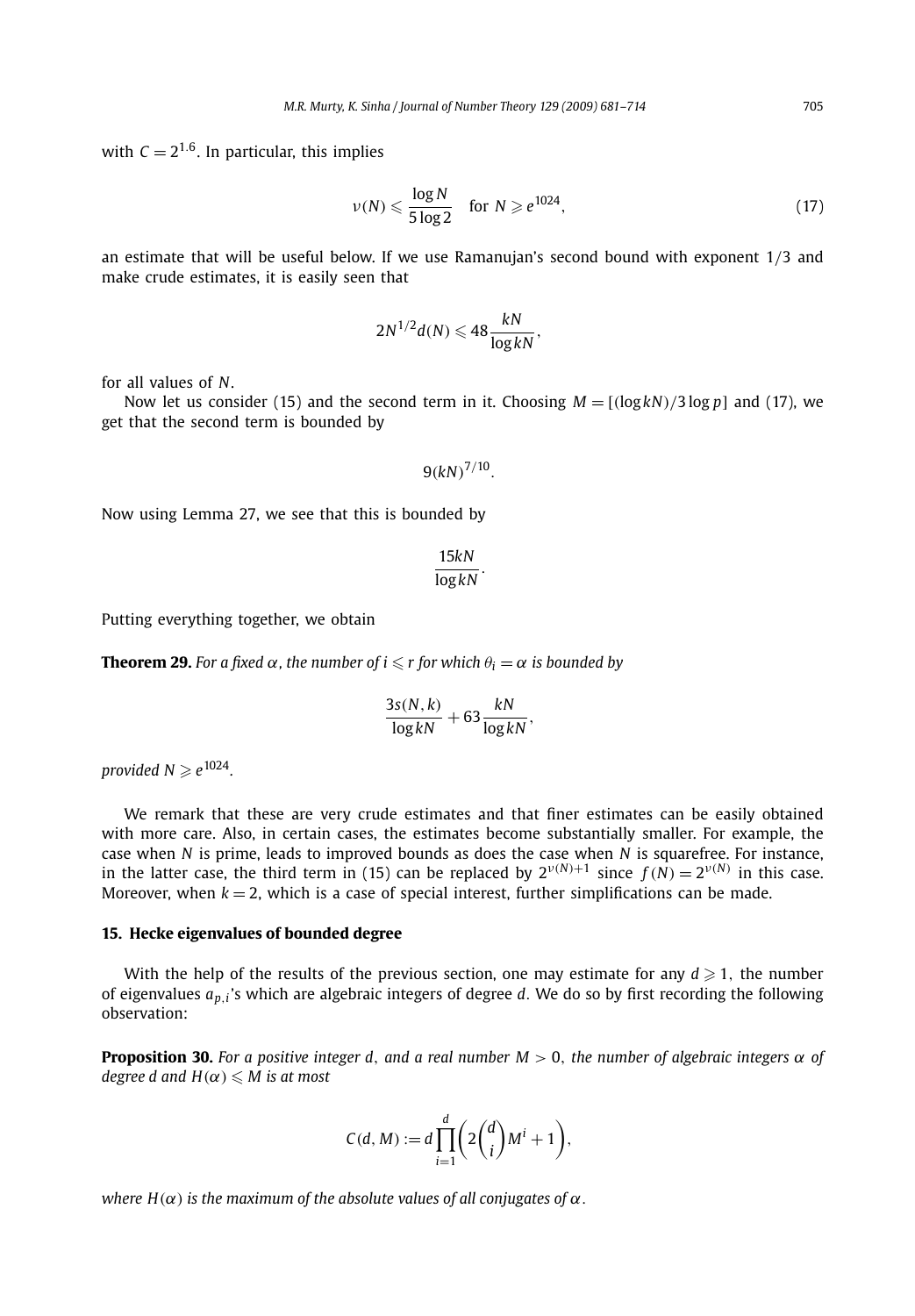**Proof.** Since *α* is an algebraic integer of degree *d* such that all its conjugates have absolute value less than or equal to *M,* the characteristic polynomial of *α* is of degree *d* and its coefficients are among a restricted set of integers. More precisely, if

$$
f(x) = xd + b_1xd-1 + b_2xd-2 + \dots + b_d, \quad b_i \in \mathbb{Z},
$$

is the minimal polynomial of  $\alpha$  and  $\alpha = \alpha_1, \alpha_2, \ldots, \alpha_d$ , say, are the conjugates of  $\alpha$ , then by comparing the coefficients of

$$
x^{d} + b_1 x^{d-1} + b_2 x^{d-2} + \cdots + b_d
$$

and

$$
(x-\alpha_1)(x-\alpha_2)\cdots(x-\alpha_d),
$$

and using the upper bound for the conjugates of  $\alpha$ , we deduce that for every  $1 \leqslant i \leqslant d$ ,

$$
|b_i| \leqslant {d \choose i} M^i.
$$

Since  $b_i$  is an integer, the number of possible values that  $b_i$  can take is

$$
2\binom{d}{i}M^i+1.
$$

Thus, the characteristic polynomial of  $\alpha$  is one among

$$
\prod_{i=1}^d \left( 2\binom{d}{i}M^i + 1 \right)
$$

possible polynomials. Therefore, the number of possible values that  $\alpha$  can take under the given restrictions is less than or equal to

$$
d\prod_{i=1}^d \biggl(2\binom{d}{i}M^i+1\biggr). \qquad \Box
$$

For every  $1 \leq i \leq r$ , let  $K_{p,i} = \mathbb{Q}(a_{p,i})$ . Let  $\alpha = a_{p,i}$  for some  $i$  such that  $[K_{p,i} : \mathbb{Q}] = d$  where  $d \geqslant 1$ . Then, the conjugates  $\alpha^{\omega}$  of  $\alpha$  are such that

$$
|\alpha^{\omega}| \leqslant 2p^{\frac{k-1}{2}}.
$$

Thus, taking

$$
M=2p^{\frac{k-1}{2}}
$$

in Proposition 30, we deduce that *ap,<sup>i</sup>* can take at most *l* values, where

$$
l = d \prod_{i=1}^{d} \left( 2 {d \choose i} (2 p^{\frac{k-1}{2}})^i + 1 \right).
$$

By combining the above information with Theorem 4, we deduce Theorem 5.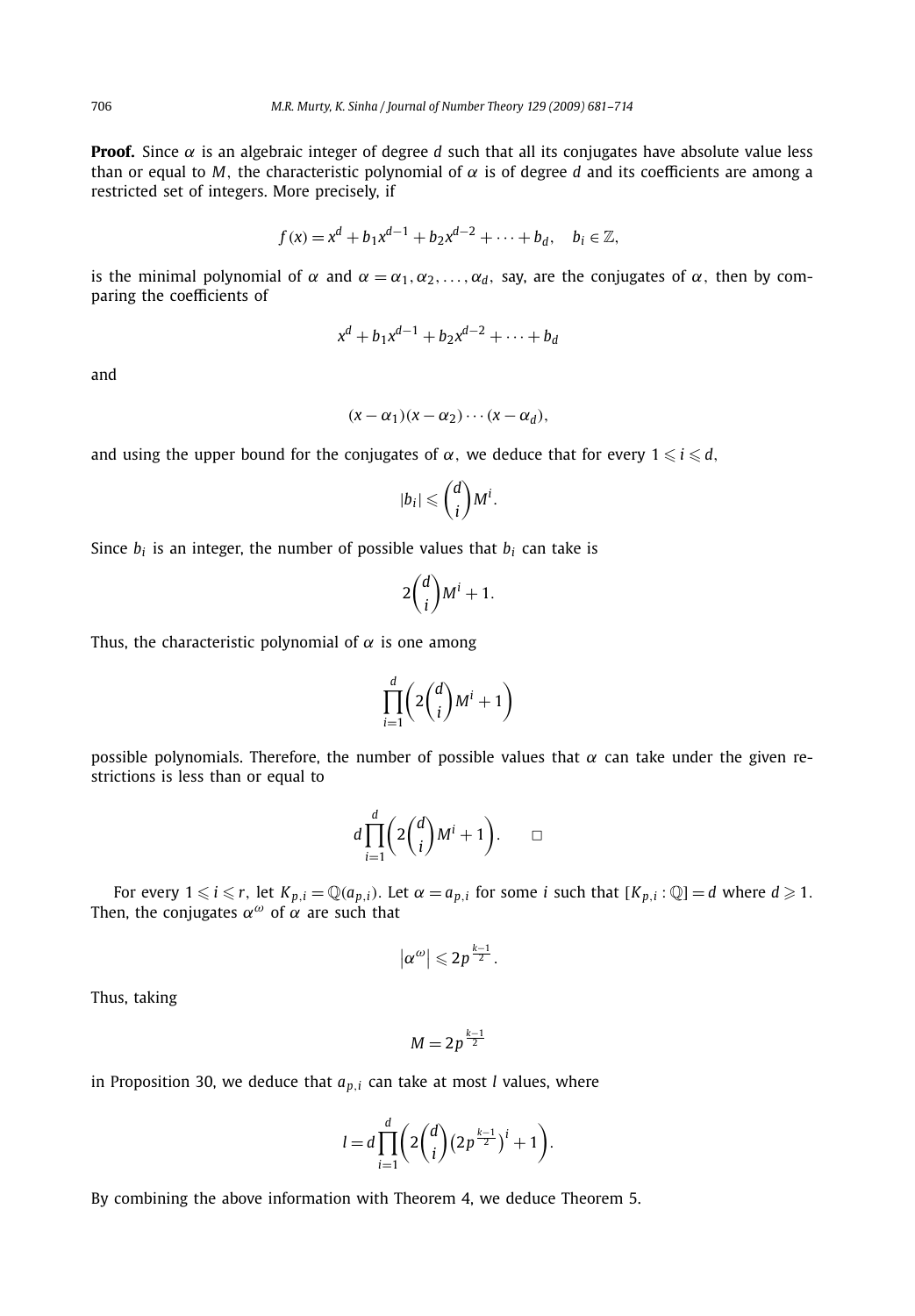We now define

$$
K_i:=\mathbb{Q}(\{a_{n,i}\}_{(n,N)=1}).
$$

*K<sub>i</sub>* is a finite extension of  $\mathbb{O}$ . For every  $d \ge 1$ , we define

$$
s(N,k)_d := #\big\{1 \leqslant i \leqslant r\colon [K_i:\mathbb{Q}]=d\big\}.
$$

In Theorem 5 of [26], Serre shows that for every  $d \ge 1$ ,

$$
s(N,k)d = o(s(N,k)) \text{ as } N + k \to \infty.
$$

For a fixed prime *p* not dividing *N,* if we let

$$
s(N, k, p)d = #{1 \leq i \leq r: \left[ \mathbb{Q}(a_p(f_i)) : \mathbb{Q} \right] \leq d},
$$

then, clearly

$$
s(N,k)_d\leqslant s(N,k,p)_d.
$$

From the previous theorems, we can derive an upper bound for  $s(N, k, p)$ <sup>d</sup>. The estimate for  $s(N, k, p)$ <sup>*d*</sup> has a factor of  $p^{K_d} \log p$  in the numerator, where  $K_d$  is a positive integer depending on *d*. Thus, we can derive a non-trivial upper bound for  $s(N, k)$  if we can find a sufficiently small prime *p* which does not divide *N.* How small is sufficiently small?

For *N* odd, we can choose  $p = 2$  and deduce that for every  $d \ge 1$ ,

$$
s(N,k)_d \leqslant s(N,k,2)_d \leqslant d^2 \prod_{i=1}^d \left( 2 {d \choose i} \left( 2^{\frac{k+1}{2}} \right)^i + 1 \right) \left( 3s(N,k) \frac{\log 2}{\log kN} + \frac{63kN}{\log kN} \right),
$$

provided  $N \ge e^{1024}$ .

# **16. Dimensions of simple Q-factors of**  $J_0(N)$

The results of the previous section have applications to the following question:

Let  $J_0(N)$  be the Jacobian of the modular curve  $X_0(N)$ . Then, by the work of Shimura and Ribet (see [22]),  $I_0(N)$  is  $\mathbb{Q}$ -isogenous to a product of  $\mathbb{Q}$ -simple abelian subvarieties,

$$
J_0(N)\sim \prod_j A_j,
$$

where, for every *j*,  $E_j = \mathbb{Q} \otimes \text{End}_{\mathbb{Q}}(A_j)$ , and  $[E_j : \mathbb{Q}] = \dim A_j$ . From the work cited above, we note the following property:

**Remark 31.** The number of  $A_j$ 's of dimension *d* is equal to  $\frac{s(N,2)_d}{d}$ .

As noted by Serre in [26], his equidistribution theory implies that there are finitely many values of *N* such that  $J_0(N)$  is isogenous to a product of Q-simple abelian varieties of bounded dimension. Our results lead to an immediate effective determination for every value of *d*. Indeed, in such a case, we have  $s(N, 2) = s(N, 2)<sub>d</sub>$  and for *N* odd, we obtain the inequality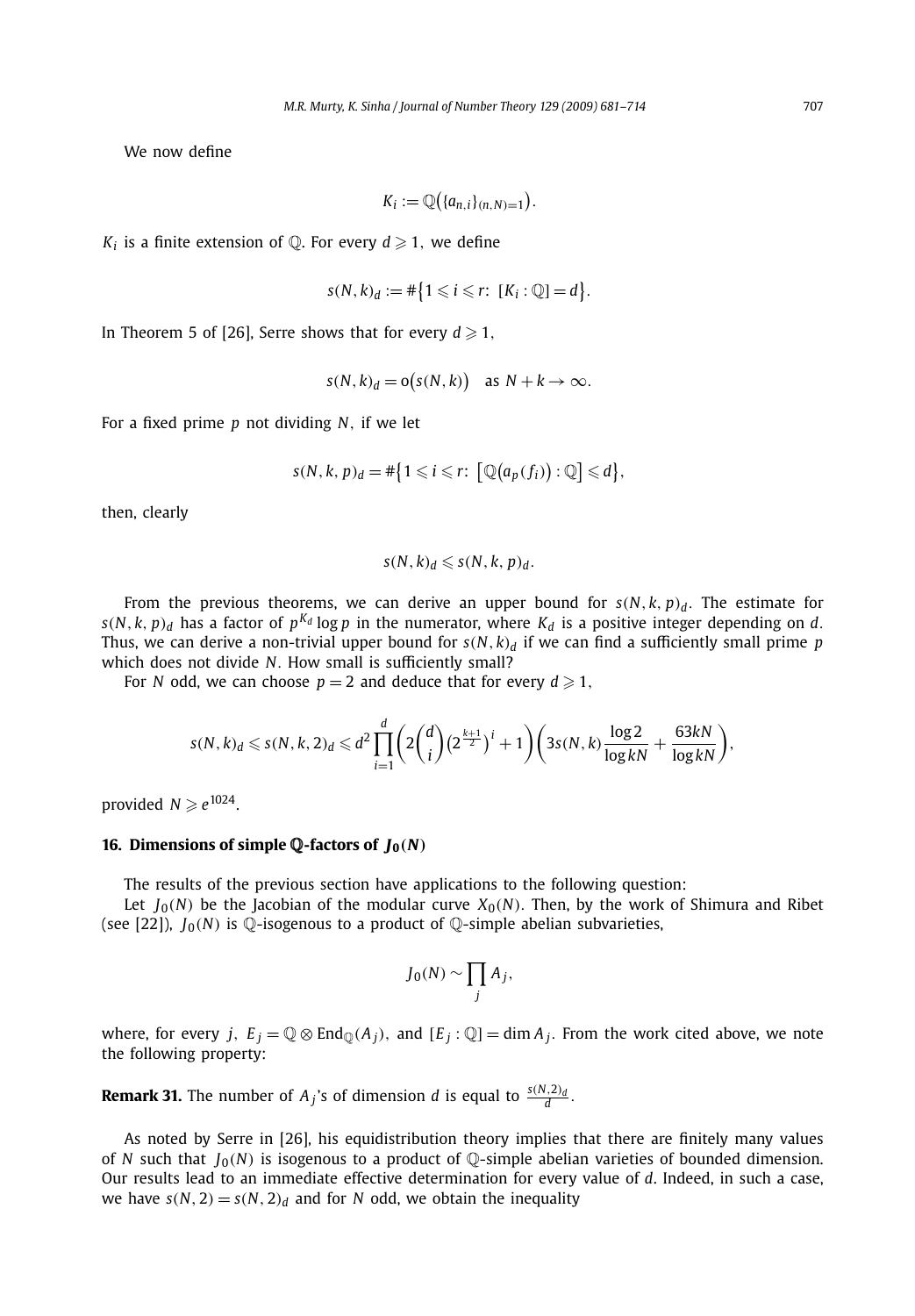$$
s(N, 2) \leq dC(d, 2\sqrt{2}) \left(3s(N, 2) \frac{\log 2}{\log 2N} + \frac{126N}{\log 2N}\right)
$$

from which an effective determination of *N* is easily obtained. One can extend this result when *N* is even also. This is done as follows.

We follow the reasoning on p. 89 of [26]. By the above calculation, we have shown that there is an effectively computable constant  $C > 2$  such that if  $p^* > C$  is prime, then  $J_0(p^*)$  has a simple factor of dimension  $> d$ . Let  $p^*$  be the smallest prime  $> C$ . By Bertrand's postulate,  $C < p^* < 2C$ . Now let us consider  $J_0(N)$ . If  $p^*|N$ , then as  $S(N, 2)$  contains  $S(p^*, 2)$  and as this inclusion does not change the fields  $K_i$ , we see that  $J_0(N)$  has a simple factor of dimension  $> d$ . If  $p^*$  is coprime to N, then by virtue of *p*<sup>∗</sup> *<* 2*C*, we can use the bound derived earlier to deduce that there is an effective bound for all *N* in general. This gives an effective bound in all cases. This proves Theorem 6.

Since we have been careful to be effective at every stage, we can write down an explicit (albeit humongous) estimate in the following way. Suppose that  $J_0(N)$  decomposes as a product of  $\mathbb{O}$ -simple abelian varieties of dimension at most *d*. We will bound all of the prime powers that can divide such an *N*. From estimate (16), we get

$$
r \leq C(d, 2\sqrt{3}) \bigg( \frac{r}{M+1} + (68)3^{3M/2} + 4\sqrt{N} \bigg),
$$

for any choice of *M*. Choosing  $M + 1 = 2C(d, 2\sqrt{3})$ , we get

$$
\frac{r}{2} \leqslant C(d, 2\sqrt{3}) \big( (68) 3^{3C(d, 2\sqrt{3})} + 4\sqrt{N} \big).
$$

From Corollary 15, we know that  $r \geqslant \frac{3N}{200}$ , so that

$$
\frac{3N}{400} - 4C(d, 2\sqrt{3})\sqrt{N} \leqslant 68C(d, 2\sqrt{3})3^{C(d, 2\sqrt{3})}.
$$

If

$$
\frac{3\sqrt{N}}{400} - 4C(d, 2\sqrt{3}) \geqslant C(d, 2\sqrt{3}),
$$

we obtain the bound

$$
N\leqslant (68)^23^{6C(d,2\sqrt{3})}.
$$

In other words, this proves

**Theorem 32.** If  $J_0(N)$  is isogenous over  $\mathbb Q$  to a product of  $\mathbb Q$ -simple abelian varieties, then any prime power *dividing N is bounded by*

$$
\max\biggl( (68)^2 3^{6C(d,2\sqrt{3})}, \frac{10^5}{9} C(d,2\sqrt{3})^2 \biggr).
$$

In the special case  $d = 1$ , the complete effective determination of *N* can be found in [5,32].

We now indicate how these ideas lead to the proof of Corollary 7. First suppose that *N* is odd. Let *t* be the largest dimension of the Q-simple factor of  $J_0(N)$ . Then,

$$
s(N, 2) \leqslant \sum_{d \leqslant t} dC(d, 2\sqrt{2}) \bigg( s(N, 2) \frac{\log 2}{\log 2N} + \frac{126N}{\log 2N} \bigg).
$$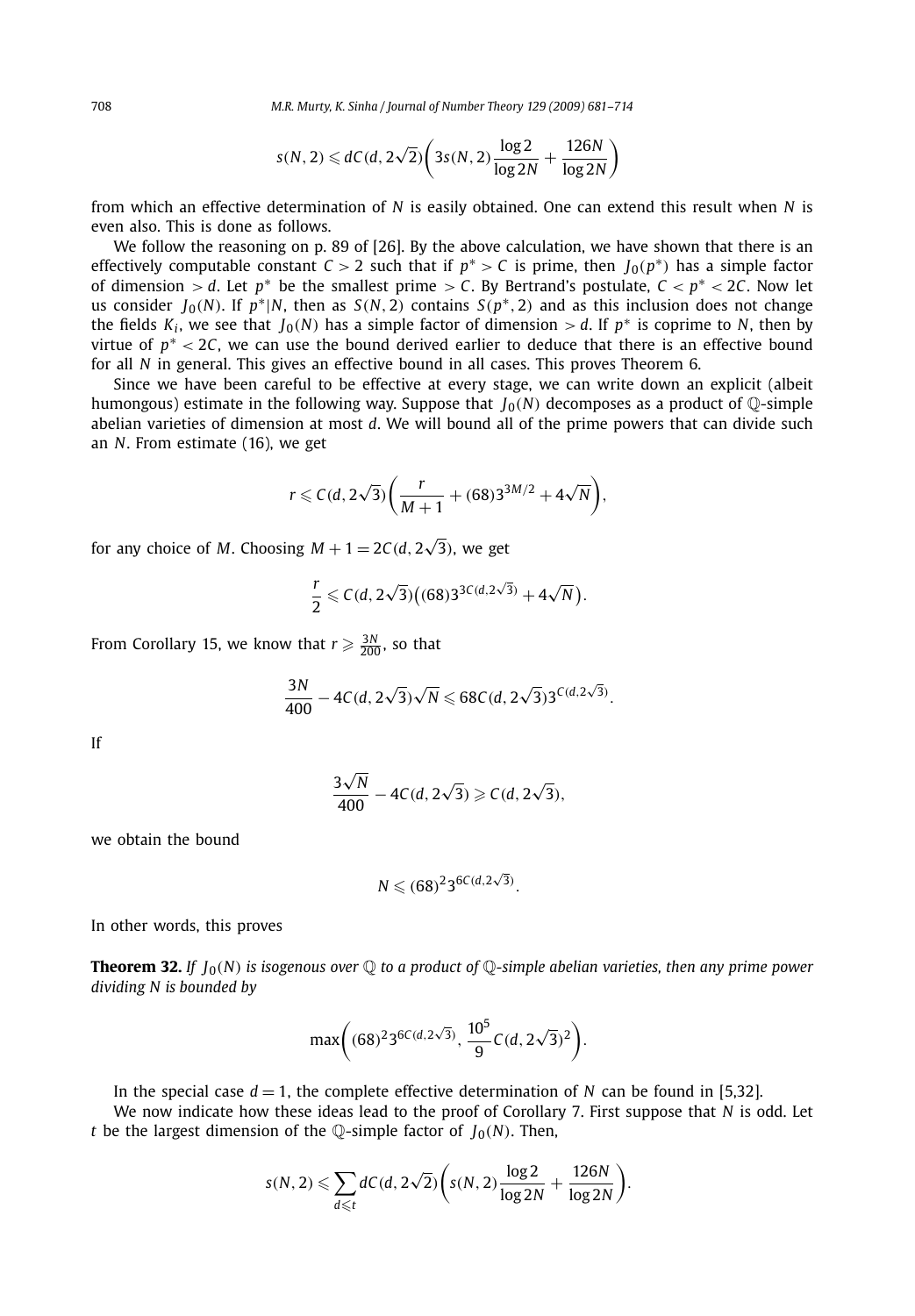An easy estimation using Stirling's formula leads one to

$$
\log 2N \ll C^{t^2},
$$

for some constant  $C > 0$ . Thus,  $t \gg \sqrt{\log \log N}$ . This completes the proof in the case of *N* odd. For the general case, we write  $N = 2^a N_0$ , with  $N_0$  odd. If  $N_0 \gg N^{\epsilon}$  for some  $\epsilon > 0$ , then, as  $J_0(N_0)$  is a subvariety of  $J_0(N)$ , we again deduce the result from the previous argument. If  $N_0 \leqslant N^{\epsilon}$ , then  $2^a \gg N^{1-\epsilon}$ . Letting *t* be the largest dimension of the Q-simple factor of  $J_0(2^a)$ , we obtain as before

$$
s(2^a, 2) \leq \sum_{d \leq t} dC(d, 2\sqrt{3}) \left( s(2^a, 2) \frac{\log 3}{\log 2^{a+1}} + 126 \frac{2^{a+1}}{\log 2^{a+1}} \right)
$$

and arguing as before, we deduce the result.

Let us now consider the problem of determining all the prime values *N* for which  $J_0(N)$  is isogenous to a product of elliptic curves defined over Q. We can get sharper results if we proceed differently. For example, if we apply Theorem 26 with *N* an odd prime,  $M = 6$ ,  $p = 2$ , we find using the lemmas and theorems of Section 12 that  $N \leqslant 59081$ .

A crude (but similar) estimation yields that if  $J_0(N)$  is isogenous to a product of  $\mathbb{Q}$ -simple abelian varieties of dimension at most 2 and *N* is prime, then

$$
N\leqslant 2^{215}3(409)+97.
$$

#### **17. Curves over finite fields**

Let *C* be a curve of positive genus over the finite field  $\mathbb{F}_q$  of *q* elements. As in [26], we denote by  $g = g(C)$  the genus of *C* and  $n(C, q^m)$  the number of points of *C* over  $\mathbb{F}_{q^m}$ . We have

$$
n(C, q^m) = q^m + 1 - \sum_{i=1}^{g} \pi_i^m + \overline{\pi}_i^m,
$$

where  $\pi_1, \pi_1, \ldots, \pi_g, \pi_g$  are the eigenvalues of the Frobenius endomorphism acting on *C*. We set

$$
x_i(C) = q^{-1/2}(\pi_i + \overline{\pi}_i), \quad i = 1, ..., g.
$$

By a classical result of Weil, the *xi* 's belong to *Ω* = [−2*,* 2]. We define *θi(C)* ∈ [0*,π*] by *xi(C)* =  $2 \cos \theta_i(C)$ .

Now let  $C_r$  with  $r = 1, 2, \ldots$ , be a family of curves of genus  $g_r$ . We are interested in the distribution of the points  $x_i(C_r)$ ,  $i = 1, 2, \ldots, g_r$ , as  $r \to \infty$ . This is equivalent to the study of the distribution of  $\pm \theta_i(C_r)/2\pi$  (mod 1). By our earlier discussion, we must consider the sums

$$
\sum_{i=1}^{g_r} 2 \cos m \theta_i.
$$

Thus, if the Weyl limits

$$
c_m := \lim_{r \to \infty} \frac{1}{g_r} \sum_{i=1}^r 2 \cos m \theta_i(C_r)
$$
 (18)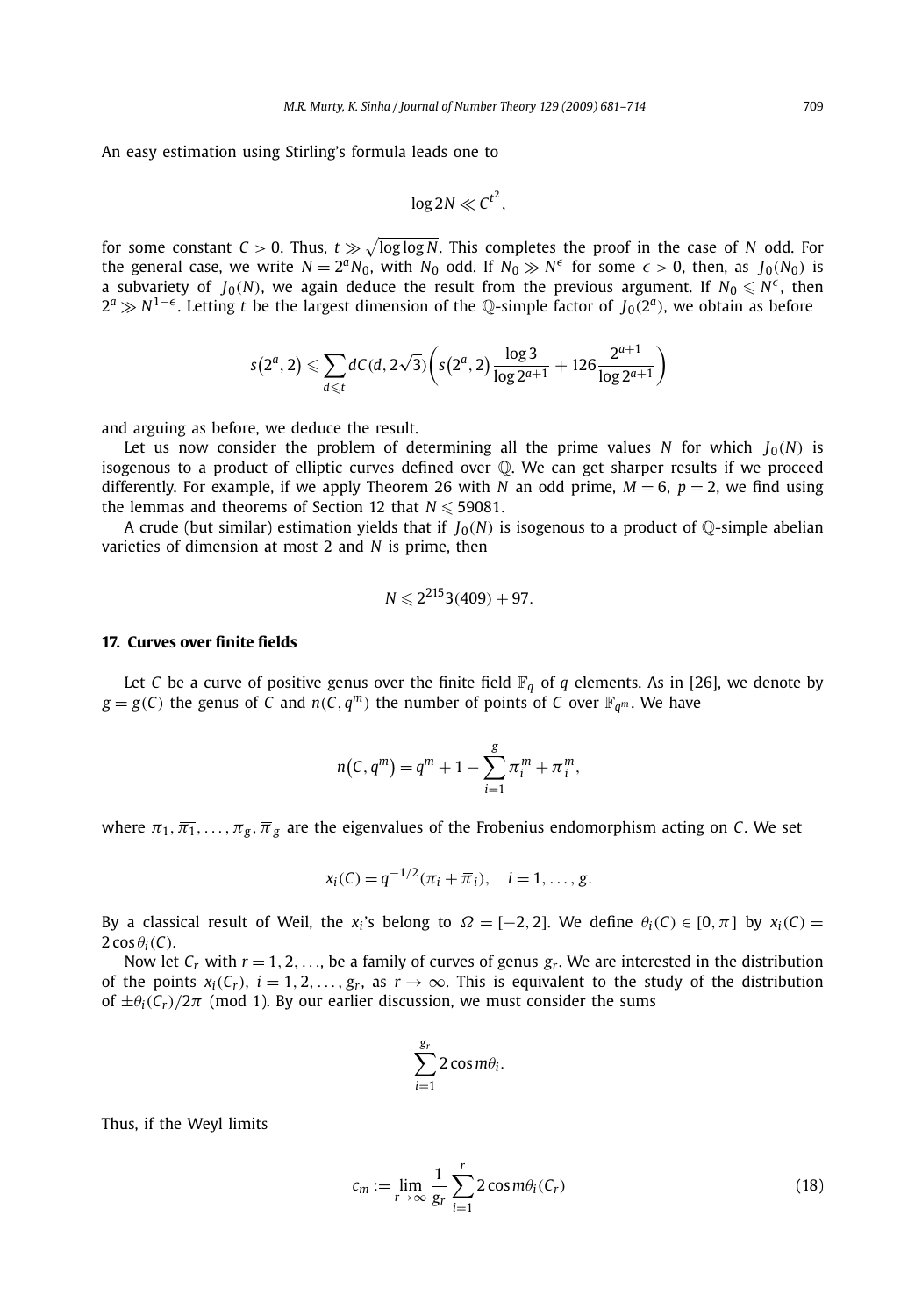exist, and

$$
\sum_{m}|c_{m}|<\infty,
$$
\n(19)

then there is a measure  $\mu$  with respect to which the  $x_i(C_r)'$ s are equidistributed in  $\Omega$ . Conversely, if these numbers are equidistributed with respect to some measure, then the above Weyl limits exist.

Actually, in this context, one has a sharper theorem. The second condition (19) is unnecessary. Indeed, in [26], it is shown that if  $f(x)$  is a non-negative function, bounded and even on  $[-1, 1]$ , and its Fourier coefficients  $c_m$  are  $\leqslant$  0 for  $m\neq 0$ , then its Fourier series is absolutely convergent. In fact,

$$
\sum_{m\neq 0} |c_m| \leq 1.
$$

Serre deduces this via a clever use of the Féjer kernel. Applying this to our context, we see that

$$
c_m=-\lim_{r\to\infty}\frac{n(C_r,q^m)}{g_r}\leq 0.
$$

Thus, rewriting Proposition 5 and Theorem 8 of [26] with our refinements, we have

**Theorem 33.** *Assume that the limits* (18) *exist. Then,*

$$
\sum_{m=1}^{\infty} \frac{c_m}{q^{m/2}} \leqslant 1.
$$

*Setting*

$$
F(x) = 1 - \sum_{m=1}^{\infty} \frac{c_m}{q^{m/2}} \cos mx,
$$

*and*  $\mu = \pi^{-1} F(x) dx$ *, we have for any*  $[\alpha, \beta] \subseteq [-2, 2]$ *,* 

$$
\left| \# \{1 \leq i \leq g_r \colon x_i \in [\alpha, \beta] \} - g_r \int_{\alpha}^{\beta} \mu \right|
$$
  

$$
\leq \frac{g_r \|\mu\|}{M+1} + 2 \sum_{1 \leq m \leq M} \left( \frac{1}{M+1} + \min\left(b - a, \frac{1}{\pi m}\right) \right) \left| \sum_{i=1}^{g_r} e(m\theta_i(C_r)) - c_m g_r \right|.
$$

In the case of  $J_0(N)$  over  $\mathbb{F}_p$ , we have a family of curves whose genus  $s(N, 2)$  tends to infinity as *N* tends to infinity. The previous sections imply that there is a measure *ν<sup>p</sup>* such that the angles of Frobenius are equidistributed with respect to this measure. Indeed, a direct calculation of the limits leads to an immediate determination of the measure, which (not surprisingly) turns out to be *μ<sup>p</sup>* (defined earlier) so that we have for *N* coprime to *p*, the following estimate:

$$
\left| \#\big\{1\leqslant i\leqslant s(N,2)\colon\, x_i\in[\alpha,\beta]\big\}-s(N,2)\int\limits_{\alpha}^{\beta}\mu_p\right|\ll \frac{s(N,2)\log p}{\log N},
$$

where the implied constant is absolute and effectively computable.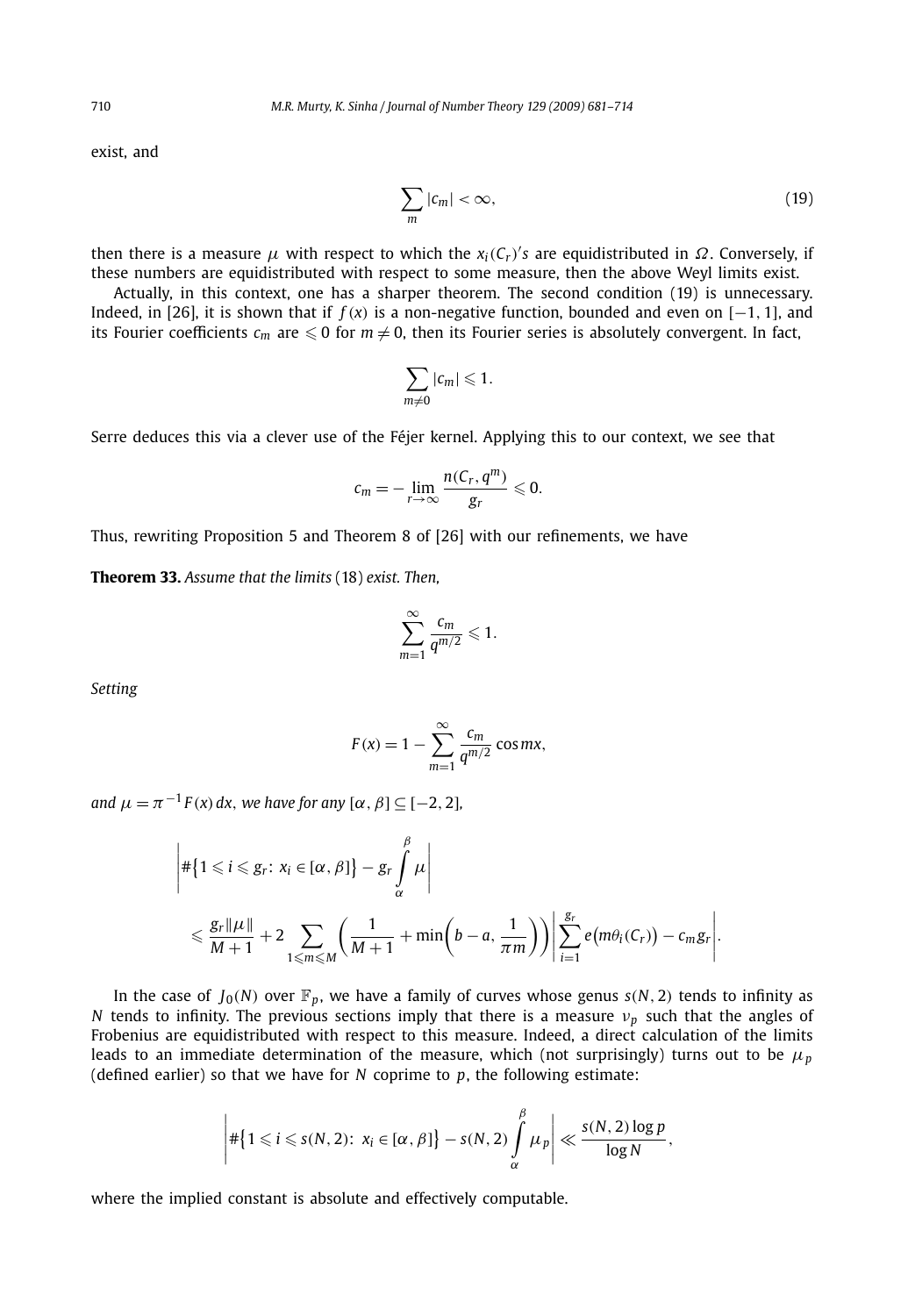# **18. The case of regular graphs**

As in Serre [26], a graph *X* is a pair  $(V, E)$  with *V* consisting of vertices and *E* a set of "arrows" together with two maps: the "origin" map  $o: E \to V$  and the "inverse" map  $E \to E$  given by  $y \mapsto \overline{y}$ . Thus, if we think of edges as ordered pairs of vertices and  $y = (a, b)$  then  $o(y) = a$  and  $\overline{y} = (b, a)$ . We also define the "tail" of *y*, denoted  $t(y) = o(\overline{y})$ . We say *X* is *regular* of degree *k* if  $\forall v \in V$ , the set of edges with origin *v* has size *k*. For suggestive reasons, we will write  $k = q + 1$ .

If *m* is a positive integer, a *walk* of length *m* is a sequence

$$
\underline{y}=(y_1,\ldots,y_m)
$$

consisting of m edges  $y_i \in E$  satisfying  $t(y_i) = o(y_{i+1})$  for  $1 \le i < m$ . We define  $o(y) = o(y_1)$  and  $t(y) = t(y_m)$ . A walk is closed if  $o(y) = t(y)$ . A walk is said to be without backtracking if  $y_{i+1} \neq \overline{y_i}$  for  $1 \leq i < m$ . A closed walk is called a *circuit* if it is without backtracking and  $y_m \neq \overline{y_1}$ . In other words,  $y_{i+1} \neq \overline{y_i}$  for all *i* modulo *m*.

If *fm* is the number of closed walks of length *m* which are without backtracking, then it is not difficult to see that

$$
f_m - C_m = \sum_{1 \le i < m/2} (q-1) q^{i-1} C_{m-2i}.
$$
\n(20)

Indeed, if  $y = (y_1, \ldots, y_m)$  is a closed walk without backtracking, and this is not a circuit, then it must be of the form  $y_1 \overline{z} \overline{y}_1$  where  $z = (y_2, \ldots, y_{m-1})$  is a closed walk without backtracking of length *m* − 2. For a fixed *z*, there are *q* − 1 choices for *y*<sub>1</sub> if *z* is a circuit and *q* choices if *z* is not a circuit. Thus, we have the recursion

$$
f_m - C_m = (q - 1)C_{m-2} + q(f_{m-2} - C_{m-2}).
$$

Iteration gives (20).

Now let *X* be as above, a regular graph of degree  $q + 1$ . We let  $C_X$  be the group of 0-chains of *X*. That is,  $C_X$  is the Z-module of functions on *V* with values in Z. If  $x \in V$ , let  $\delta_X$  be the function given by  $\delta_X(u) = 1$  if  $u = x$  and 0 otherwise. Then, the set of  $\delta_X$  as x ranges over elements of *V* is a basis for  $C_X$ . The endomorphism  $T: C_X \to C_X$  given by

$$
T(\delta_x) = \sum_{y \in E: \ o(y) = x} \delta_{t(y)}
$$

enjoys a role analogous to the Hecke operator  $T_p$ . The matrix of *T* with respect to the basis  $\delta_x$ :  $x \in V$ is called the *adjacency matrix* of *X*. Analogously, we define the operators  $\Theta_m \in \text{End}(C_\chi)$  by

$$
\Theta_m(\delta_x) = \sum_{\underline{y}} \delta_{t(\underline{y})},
$$

where the sum is over walks  $y = (y_1, \ldots, y_m)$  without backtracking with origin *x* and length *m*. Clearly,  $\Theta_1 = T$ . Thus,

$$
T\Theta_m = \Theta_{m+1} + \begin{cases} q+1 & \text{if } m = 1m \\ q\Theta_{m-1} & \text{if } m > 1. \end{cases}
$$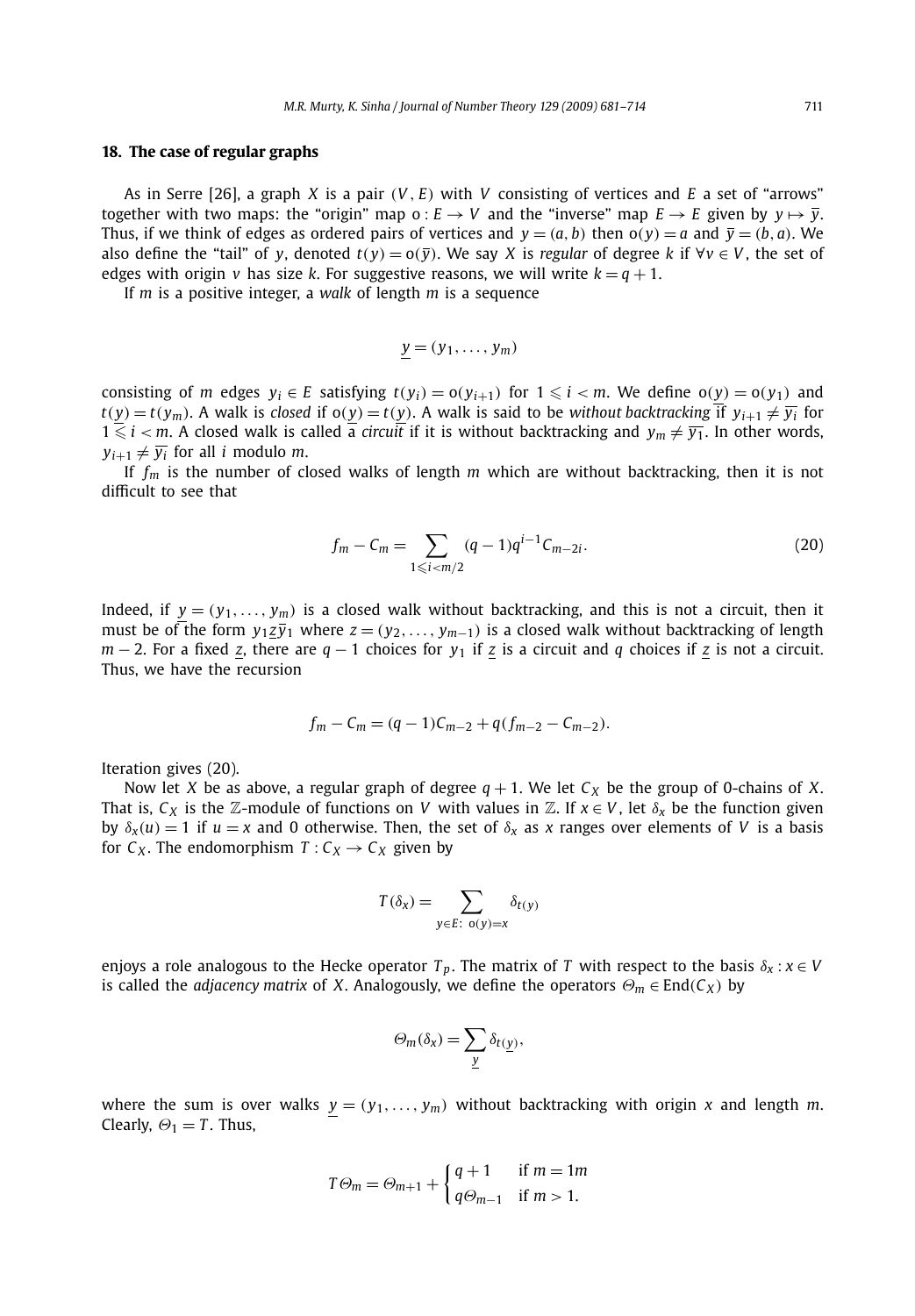We put  $T' = T/\sqrt{q}$ , and  $\Theta_m' = \Theta_m/q^{m/2}$ . Our goal is to study the equidistribution of the eigenvalues of the (normalized) adjacency matrix *T'*. It is clear that  $Tr(\Theta_m) = f_m$ . We use this observation below. The above recursion leads to the formal identity

> $\sum^{\infty}$ *m*=0  $\Theta_m' t^m = \frac{1 - t^2/q}{1 - tT' + t^2}.$

(Note that there is a typo in  $(104)$  of  $[26]$ . The *T* should be a *T'* in the formula.) As in  $[26]$ , we can define  $X_{n,q}(x)$  by the power series

$$
\sum_{n=0}^{\infty} X_{n,q}(x) t^n = \frac{1 - t^2/q}{1 - xt + t^2}.
$$

We also define  $X_n(x)$  by

$$
\sum_{n=0}^{\infty} X_n(x)t^n = \frac{1}{1-xt+t^2}.
$$

This is the generating function for the Chebychev polynomials of the second kind. An easy induction argument shows that

$$
X_n(x) = \frac{\sin((n+1)\phi)}{\sin(\phi)},
$$

where  $x = 2\cos\phi$ . Clearly,  $X_{n,q}(x) = X_n(x) - q^{-1}X_{n-2}(x)$  for  $n \ge 2$ . Thus,  $\Theta'_m = X_{m,q}(T')$ . If we let *Y*<sup>m</sup>(*x*) = *X*<sup>m</sup>(*x*) − *X*<sup>m−2</sup>(*x*) for *m*  $\ge$  2, then as in [26], we deduce that

$$
\operatorname{Tr}(Y_m(T')) = C_m q^{-m/2} - \begin{cases} (q-1)q^{-m/2} |V| & \text{if } m \text{ is even,} \\ 0 & \text{if } m \text{ is odd.} \end{cases}
$$
(21)

This result gives us the determination of the requisite Weyl sums.

Indeed, the eigenvalues lie in the interval  $\varOmega_q.$  If we write the eigenvalues as  $x_i,$  with  $1\leqslant i\leqslant |V|,$ then setting  $\lambda_i = 2x_i/\omega_q$ , we may write  $\lambda_i = 2\cos\phi_i$  for some unique  $\phi_i \in [0, \pi]$ . The equidistribution of the  $x_i$ 's is equivalent to the equidistribution of the  $\phi_i$ 's. To determine their equidistribution, we need to study the sums

$$
\sum_i 2\cos m\phi_i.
$$

With our notation above, this is the same as the study of

$$
\sum_i Y_m(\lambda_i).
$$

Now let  $X_i$  be a family of regular graphs of degree  $k = q + 1$ . Let  $T_i$  be the adjacency matrix of  $X_i$ . All the eigenvalues of *T*<sup>*i*</sup> lie in the interval  $\Omega_q = [-\omega_q, \omega_q]$  where  $\omega_q = q^{1/2} + q^{-1/2}$ . This interval contains  $[-2, 2]$ . We let  $x_i$  be the family of eigenvalues of  $T'_i$  and view them as elements of  $\Omega_q$ . Let  $C_{m,i}$  be the number of circuits of  $X_i$ . We have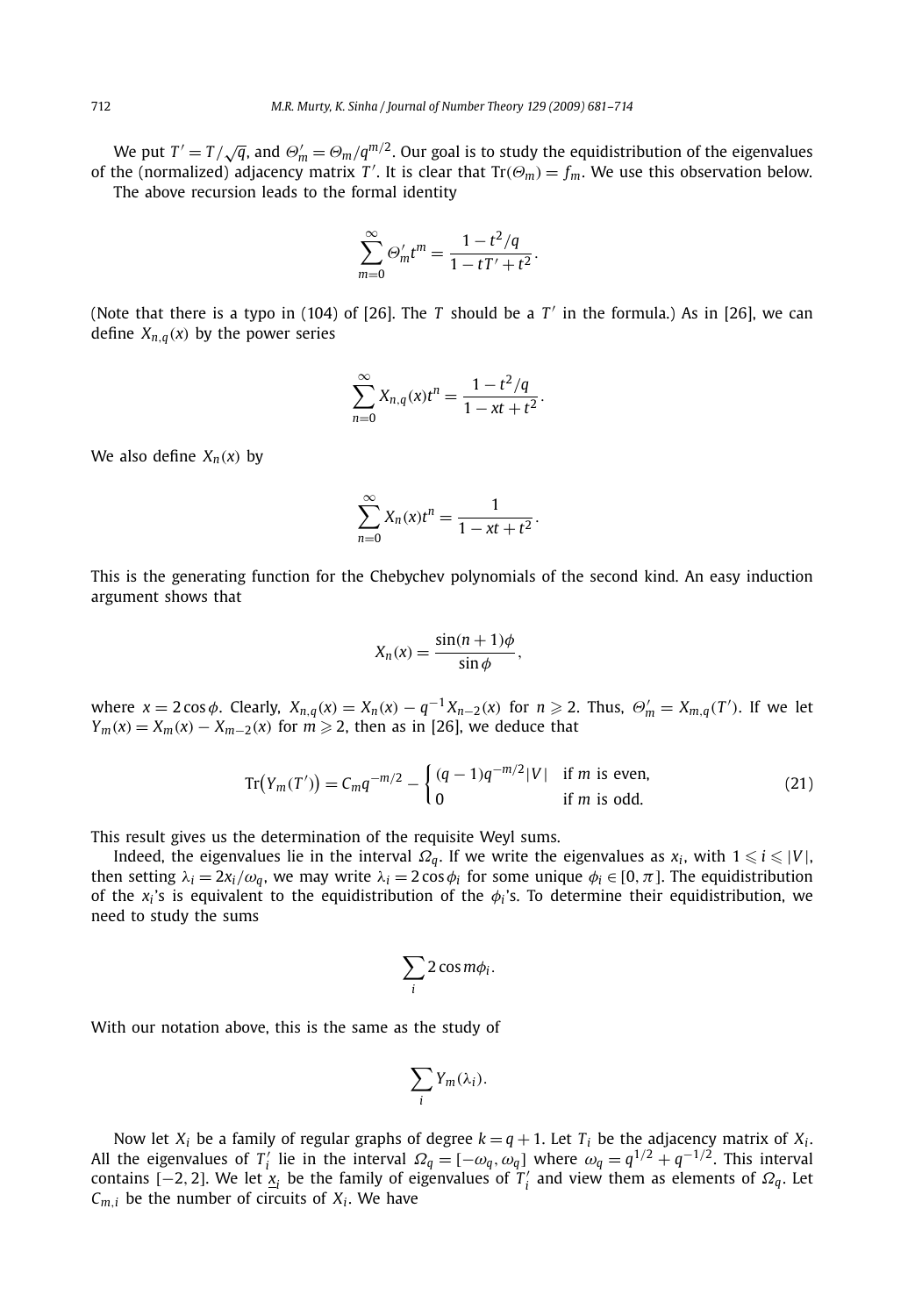#### **Theorem 34.** *The following are equivalent.*

- (a) *There is a measure*  $v_q$  *on*  $\Omega_q$  *such that the*  $x_i$ *'s are equidistributed with respect to*  $v_q$ *.*
- (b) *For all*  $m \ge 1$ *, the limits*

$$
\gamma_m := \lim_{i \to \infty} \frac{C_{m,i}}{|V_i|}
$$

*exist.*

*Suppose now that the limits exist and let* [ $\alpha$ ,  $\beta$ ]  $\subseteq \Omega_a$ . Then, the number of eigenvalues of T<sub>i</sub> that lie in [ $\alpha$ ,  $\beta$ ] *is equal to*

$$
|V_i|\int\limits_{\alpha}^{\beta}v_q+\Delta,
$$

*where*

$$
|\Delta| \leqslant \frac{\|\nu_q\| |V_i|}{M+1} + 2 \sum_{1 \leqslant m \leqslant M} \min\biggl( \frac{1}{M+1} + \min\biggl( b-a, \frac{1}{\pi m} \biggr) \biggr) \biggl| \frac{C_{m,i} - \gamma_m |V_i|}{q^{m/2}} \biggr|.
$$

**Proof.** The first part of the result is contained in [26]. The second part follows from our effective treatment of equidistribution theory.  $\Box$ 

# **19. Concluding remarks**

It would be interesting to further investigate the order of the error term in Theorem 2. If one could improve the error term substantially, then one can show that

$$
s(N,k)_d \ll N^{\alpha}
$$

with  $\alpha$  < 1. Serre asks [26, p. 89] if any  $\alpha$  > 0 is permissible. The case  $d = 1$  and  $k = 2$  corresponds to the counting of elliptic curves with conductor *N*. Indeed, thanks to the famous Shimura–Taniyama– Weil conjecture, now proved by the work of Wiles, Taylor–Wiles and Breuil–Conrad–Diamond–Taylor (see [2]), in the special case  $k = 2$  and  $d = 1$ , estimating  $s(N, k)<sub>d</sub>$  is equivalent to counting the number of isogeny classes of elliptic curves defined over Q and of conductor *N.* In this connection, Brumer and Silverman [3] have shown that  $s(N,2)_1 \ll N^{1/2+\epsilon}$  for any  $\epsilon > 0$ . This has been subsequently improved by various people. Lillian Pierce, in [20], has obtained a bound of the form  $O(N^{27/56})$  and Helfgott and Venkatesh in [12] got the further improvement  $O(N^{22377+\epsilon})$ . As indicated in [3], the celebrated Birch and Swinnerton–Dyer conjecture along with the generalized Riemann hypothesis for *L*-series attached to elliptic curves imply an estimate of  $O(N^{\epsilon})$  for any  $\epsilon > 0$ .

Another avenue of investigation is to improve the constants in our estimates. This would have important consequences for numerical computation. For example, the effective determination of all values of *N* for which  $J_0(N)$  is isogenous to a product of simple abelian varieties each of dimension  $\leqslant$  2 has not been carried out. Our theorem gives an effective bound for *N* but it is another matter to actually determine all the finite values of *N* for which this holds.

An important direction for further work is the improvement of estimates in several contexts. For instance, substantial improvements in the error terms in the study of equidistribution of eigenvalues of  $T_p$  acting on  $S(N, k)$ <sup>new</sup> can be derived. There are other natural subspaces of  $S(N, k)$  on which  $T_p$  acts and one can derive equidistribution laws in these contexts as well. We have not discussed these questions here to keep the size of this paper to reasonable length. However, we plan to address these questions in [18].